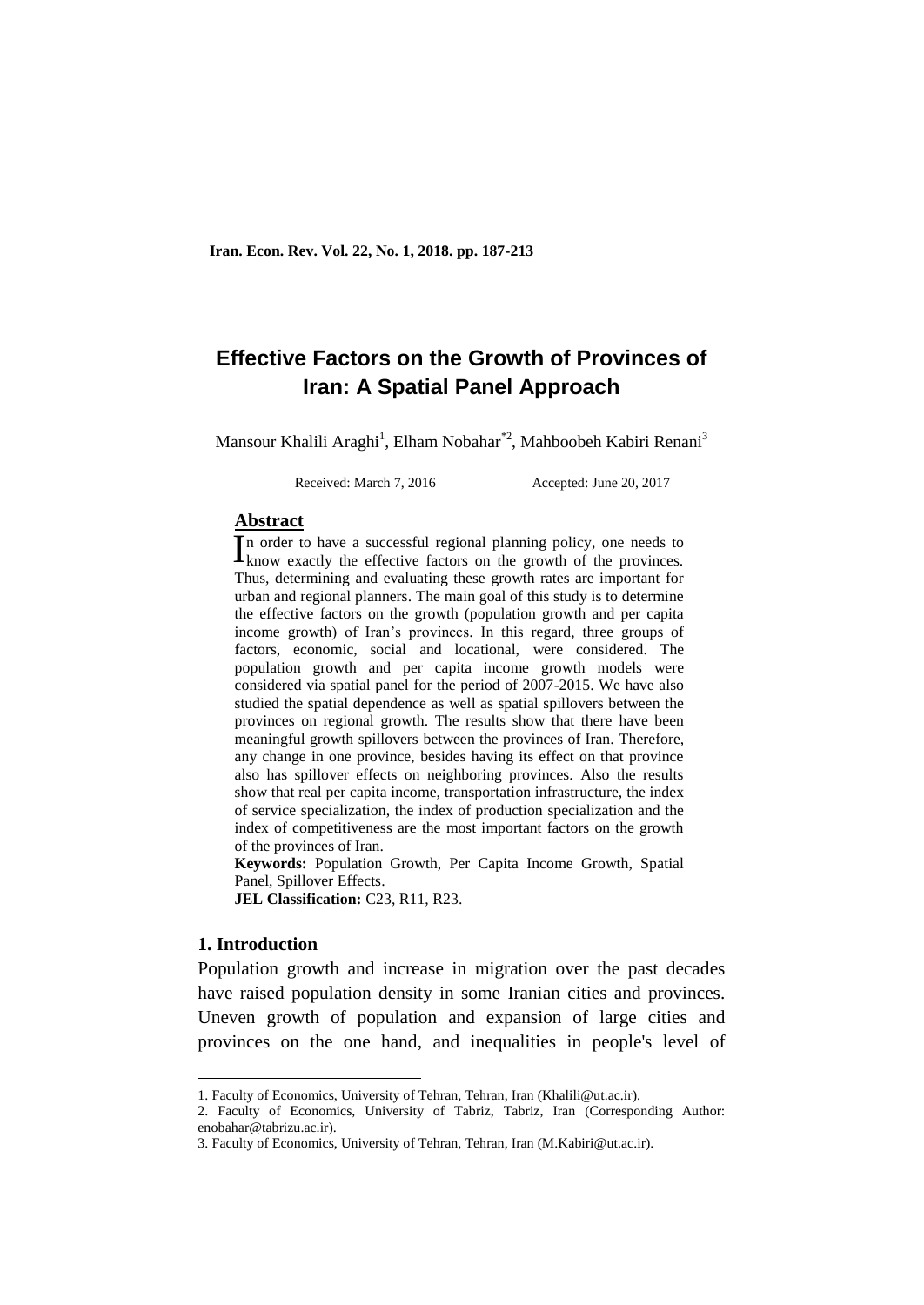livelihood on the other hand, have brought up problems such as unbalanced concentration of capital, environmental degradation, traffic crisis and many others. Therefore, it is necessary to balance the country's urban system to prevent such problems. Many different factors affect population growth of cities and provinces. Identification of these factors helps policy makers to apply the managerial process to control the regional growth before it is stopped spontaneously as a result of negative outcomes.

The regional population growth is explained through the natural population growth and factors leading to regional migration. Development of an area is a process that directly or indirectly affects all regional systems. Regional growth is a complex system which includes physical, economic, social and environmental dimensions. According to the theoretical foundations of regional growth, a region is a dynamic system which constantly adapts itself to the evolution of society. Regional growth is influenced by factors such as income level, rate of natural population growth, migration flows and changes in people's lifestyles. Population movement cannot be considered separate from the economic development, social changes and society's political situation. In other words, every movement, even on the smallest scale is rooted in society's economic, social and political conditions (Khalili Araghi et al., 2017).

There are several theories on the regional growth and factors involved. Most theories discussed in this area, have introduced economic and location factors as the most important factors affecting urban and regional growth. On the other hand, urban and regional growth process is different in developed and developing countries. One of the most considerable differences is simultaneity of industrialization and regional growth. In developed countries, for instance, the regional growth starts and continues with industrialization, while in developing countries, it is mainly based upon service sector growth, which results in population concentration in the service-oriented cities. Considering the uniqueness of the factors affecting regional growth and lack of focus on finding the effective factors influencing population growth in Iran's provinces, it seems essential to carry out a study in this area.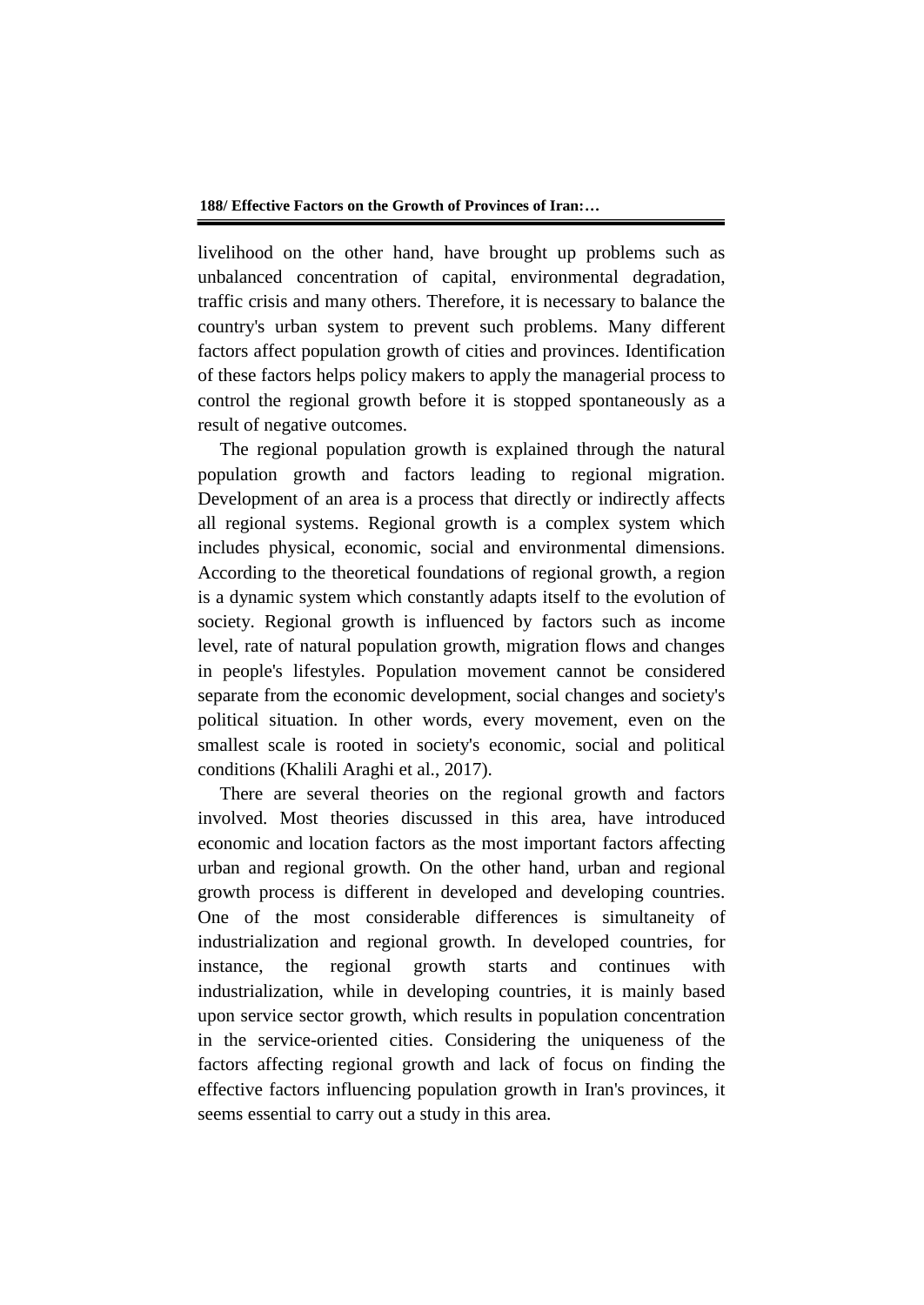This study consists of 7 sections including introduction, theoretical foundations of regional growth, literature review, spatial panel econometrics, statistical data and modeling, and model estimation and results. In the end, the summary and conclusion will be presented.

# **2. Theoretical Foundations of Regional Growth**

There are many theories on regional growth and factors affecting it, among which central place theory**,** cumulative causation theory, growth pole theory, economic base theory, industrial location theory and innovation diffusion theory can be pointed out. These theories explain the most important factors affecting regional growth.

# **2.1 Central Place Theory**

Central place theory which was developed by Christaller and amended by Losch indicates that how spatial patterns of various industries are combined with each other to establish a regional system of cities with a small number of large cities and many small cities (O'Sullivan, 2011). The logic behind formation of cities and regions is mainly that when the production is concentrated in the center of firm's market areas, the population surrounding the area will be centered. Concentration of settlements around the production cores is the starting point of forming the cities and regions.

In fact, central place theory is the extended analysis of market areas. Market area varies by industry and is a function of economies of scale and per capita demand (McCann, 2013). Generally speaking, it can be stated that classical central place theory, despite its limitations, represents a valuable perspective on urban and regional growth.

#### **2.2 Cumulative Causation Theory**

Cumulative causation theory was first introduced by Myrdal and then developed by Kaldor, Dixon and Thirwall. The most important point about this model is that regional growth may be exacerbated under certain circumstances and continued and boosted increasingly. Terms of consolidation and sustainability in this Theory include some effects which were called Spread and Backwash effects by Myrdal. Accumulation and concentration of growth illustrated in the cumulative causation theory can be rooted in economies of scale and benefits from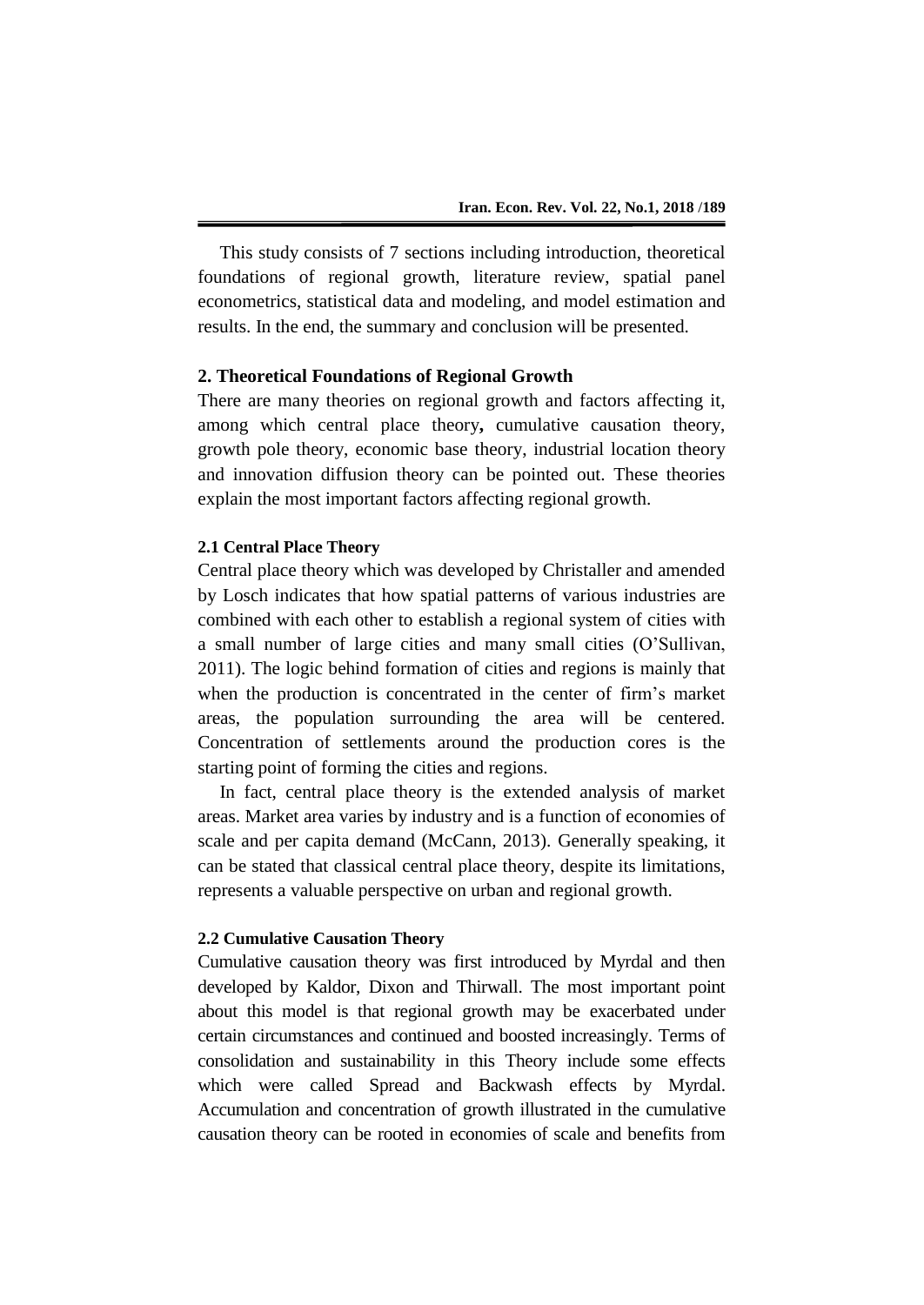the specialization. Kaldor (1975) argued that regional growth can be determined by economies of scale in production and benefits from the specialization of manufacturing activities (Hoover and Giarratani, 1999).

## **2.3 Growth Pole Theory**

The growth pole theory was originally developed by Perroux (1955) and then was further discussed by Hirschman and Hansen. While having a lot of similarities with cumulative causation model, it also offers more details about the mechanism of unbalanced regional growth. According to Perroux (1955), growth does not appear everywhere; it just appears in the poles and then reveals its final effects in the whole economy through interactions. The unbalanced growth and polarization effect in this model begin with several exogenous factors that, according to Perroux, technical progress is the most important one (Hoover and Giarratani, 1999). In general, growth pole theory introduces different factors influencing regional growth, among which agglomeration effect, industrial linkage, leading industries and polarization and trickling down effects can be named (Chung, Hwan - Yong, 1989).

# **2.4 Economic Base Theory**

Economic base theory is one of the oldest theories of regional growth. Many researchers have contributed to this theory, including Hoyt (1939), Alexander (1954), Blumenfeld (1955), North (1955) and Tiebout (1956). In this theory, economic activities are divided into basic activities (based on exports) and non-basic activities. The theory is based on the grounds that the engine and driving force of regional economic growth is the income from the export sector (Chung, Hwan - Yong, 1989). This theory states that the basic activities are the main key to regional growth, as development of this sector will lead to the growth of non-basic sector and thus the entire economy. So, this theory confirms the significant role of export industries, especially manufacturing activities in regional growth.

# **2.5 Industrial Location Theory**

Initially, industrial location analysis was derived from the efforts and viewpoints of Laundhart (1985) which was officially published by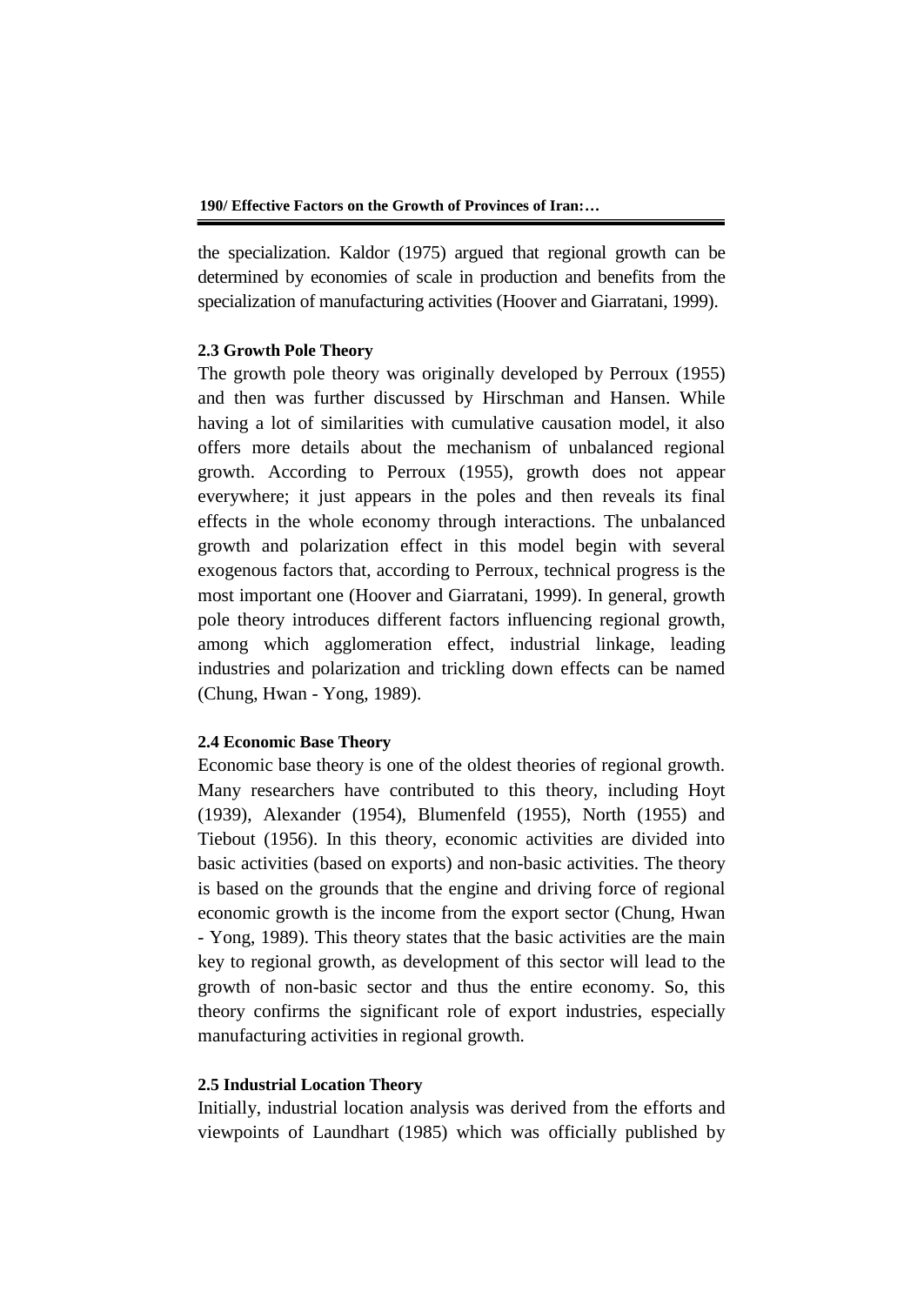Alfred-Weber in 1909. Industrial location theories, despite their wide variation, can be divided into three main groups: theories based on cost minimization approach, theories based on income maximization and theories based on profit maximization which is in fact the logical result of the first two approaches (McCann, 2013).

Industrial location theory includes the spatial arrangement of economic activities taking into account the geographical distribution of inputs and outputs and geographical variation in prices and costs. In short, what the industrial location theory states is the important role of location factors in urban and regional growth.

#### **2.6 Innovation Diffusion Theory**

Innovation diffusion theory dates back to more than a century ago and was initiated by Gabriel Trade. Innovation diffusion is a process where innovation is transferred to the members of a system through specific communication channels and over a period of time. Generally, regional growth can be defined as a set of basic innovations usually occur in the regions. In other words, rapid regional growth is subject to rapid information flow, rapid innovation diffusion, and finally quick adoption of new ideas. On the other hand, innovations are more likely to be adopted in regions with faster growth. So, regional growth is largely depend on the adoption and diffusion of innovations in the regions (McCann, 2013).

With respect to what was stated in this section, factors affecting urban and regional growth can be divided into several categories: economic or non-economic, structural or functional, static or dynamic, and partial or general factors. Existing regional growth theories have mainly focused on economic, structural, static and partial factors. Findings of the theories outlined in this section are summarized in table (1). In the economic aspect, the most important determinants of urban and regional growth are leading industries, industrial structure and basic industries. Location factors considered in existing theories include center place location and neighborhood effects. In short, most theories offered in this area have introduced economic and location factors as the most important factors affecting urban and regional growth.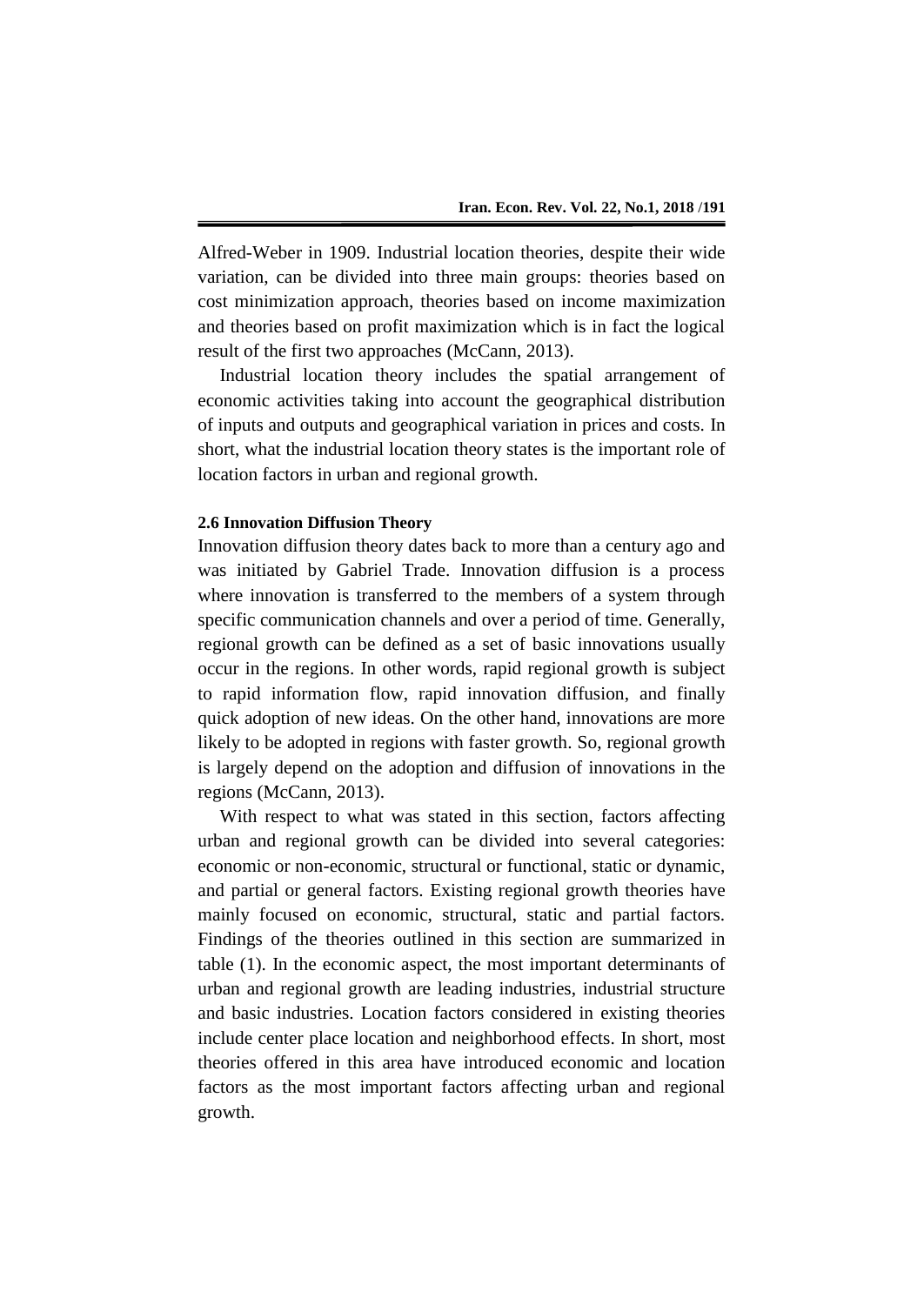**192/ Effective Factors on the Growth of Provinces of Iran:…**

| Table 1: Urban Growth Factors Suggested by Main Regional Theories |                                                                                                  |  |  |
|-------------------------------------------------------------------|--------------------------------------------------------------------------------------------------|--|--|
| <b>Theories</b><br><b>Main Factor</b>                             |                                                                                                  |  |  |
| Central Place Theory                                              | <b>Central place location</b><br>Interactions between core and its<br>hinterland                 |  |  |
| <b>Cumulative Causation Theory</b>                                | Industrial structure<br>Specialization<br><b>Backwash and Spread effects</b>                     |  |  |
| Growth Pole Theory                                                | <b>Leading industries</b><br><b>Industrial structure</b><br><b>Agglomeration</b>                 |  |  |
| Industrial Location Theory                                        | <b>Economic factors</b><br><b>Institutional factors</b><br><b>Environmental factors</b>          |  |  |
| <b>Economic Base Theory</b>                                       | <b>Industrial structure</b><br><b>Basic industries</b>                                           |  |  |
| Innovation Diffusion Theory                                       | <b>Innovation adoption</b><br><b>Innovation diffusion</b><br>Interactions with surrounding areas |  |  |

# **3. Literature Review**

Determinants of urban and regional growth are one of the most significant debates in urban and regional economics, as well as, in the literature on economic growth. Most empirical studies in urban and regional growth focus on the experience of developed countries, especially America. Few studies have been performed in developing countries. Some of the most important ones will be mentioned here briefly.

Simon and Nardinelli (2002) examined the relationship between human capital and urban growth in U.S. cities between 1900 and 1990 and found that cities with higher average levels of human capital grew faster throughout the 20th century.

Glaeser and Shapiro (2003) identified three main determinants of growth of American cities in the 1990s: human capital bases, dryness and temperature, and public transportation.

Anderson and Ge (2004) examined the determinants of Chinese city growth. The results indicate that economic reforms played an important role in the city growth in China. Also, the results show that the industrial structure, openness to foreign direct investment, and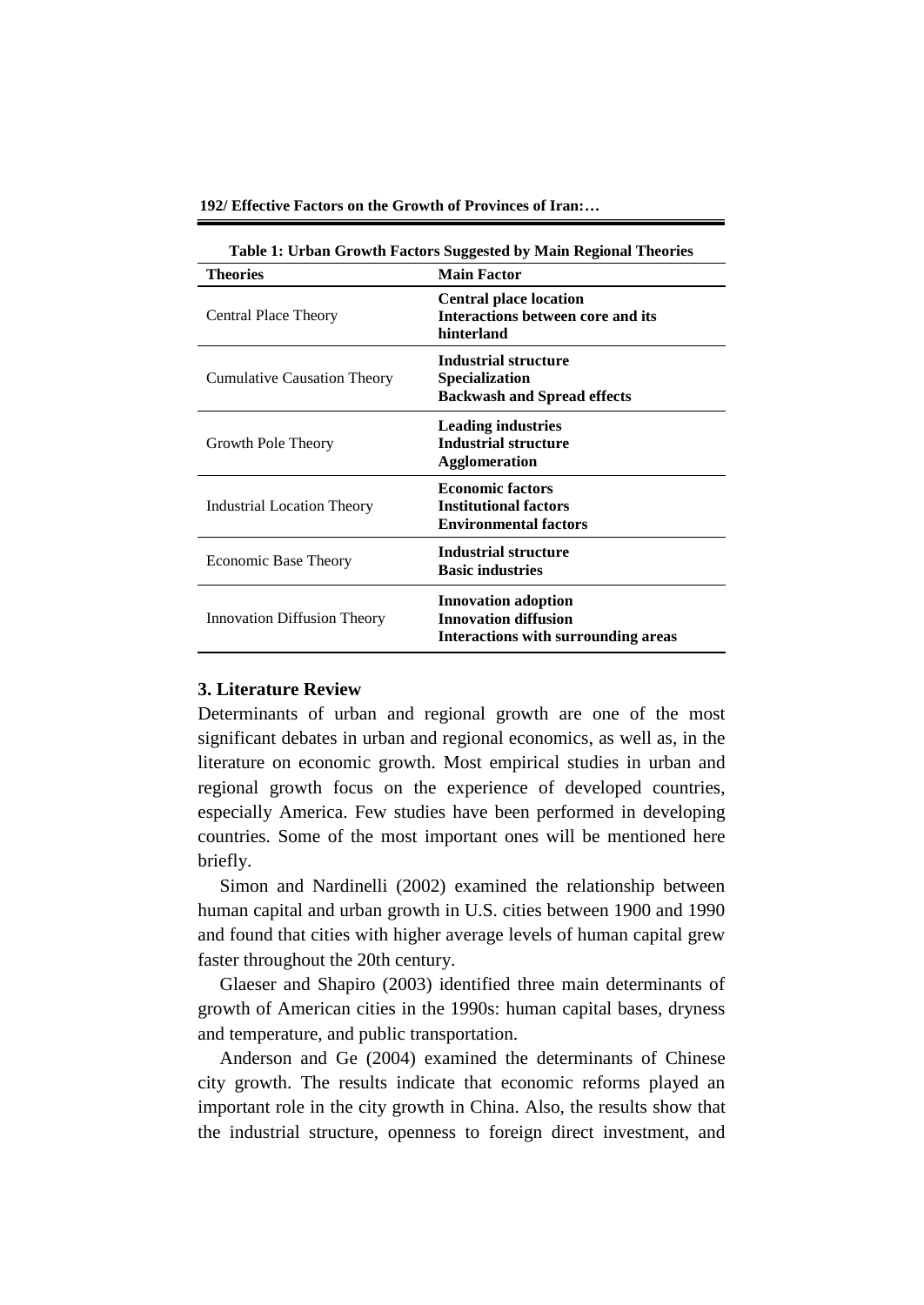human capital accumulation has a positive and significant effect on city growth.

Da Mata et al. (2007) investigated the determinants of city growth in Brazil and found out that reduction of intercity costs, increases in market potential for goods and labour force quality and decreases in rural income have significant effects on city growth in Brazil.

Lu (2013) investigated the urban growth of Guangdong province of China during 2000-2010. In this study, the initial size of the city, livelihood conditions, industrial concentration and spatial elements were recognized as the most important factors affecting population growth in this province. The results suggested that leading industries significantly and sustainably affects urban growth. While the impact of livelihood conditions and location on population growth varies from year to year.

Tan et al. (2014) examines the features and spatial determinants of urban growth in the Wuhan urban agglomeration (WUA) from 1988 to 2011. The results show that, all the levels of road network have a considerable effect on the urban growth, while distance to railway and highway do not show obvious effects. In addition, city center has an increasing effect on density, and a decreasing impact on the urban growth.

Zhang and Su (2016) examined urban and regional growth process and factors involved in 30 Chinese provinces during 1993-2012. The results suggest that economic growth, industrial development and industrial restructure are the most important economic factors determining urban growth in China. Further, factors such as population structure, urbanization and energy consumption were introduced as non-economic factors influencing urban growth.

Also, many empirical studies, restrict their attention to determinant factors of income growth in the provinces (Xu and Zou, 2000; Weeks and Yao, 2003; Demurger, 2001; Demurger et al., 2001; Zhang et al., 2001, Zhang, 2001). According to the results obtained from such research, factors like infrastructure, geographic location, human capital accumulation, regional policies and regional investment are the most important factors affecting regional income growth.

In Iran Dehghan Shabani and Shahnazi (2017), and Aghaei et al. (2013), examined the effect of human capital on economic growth of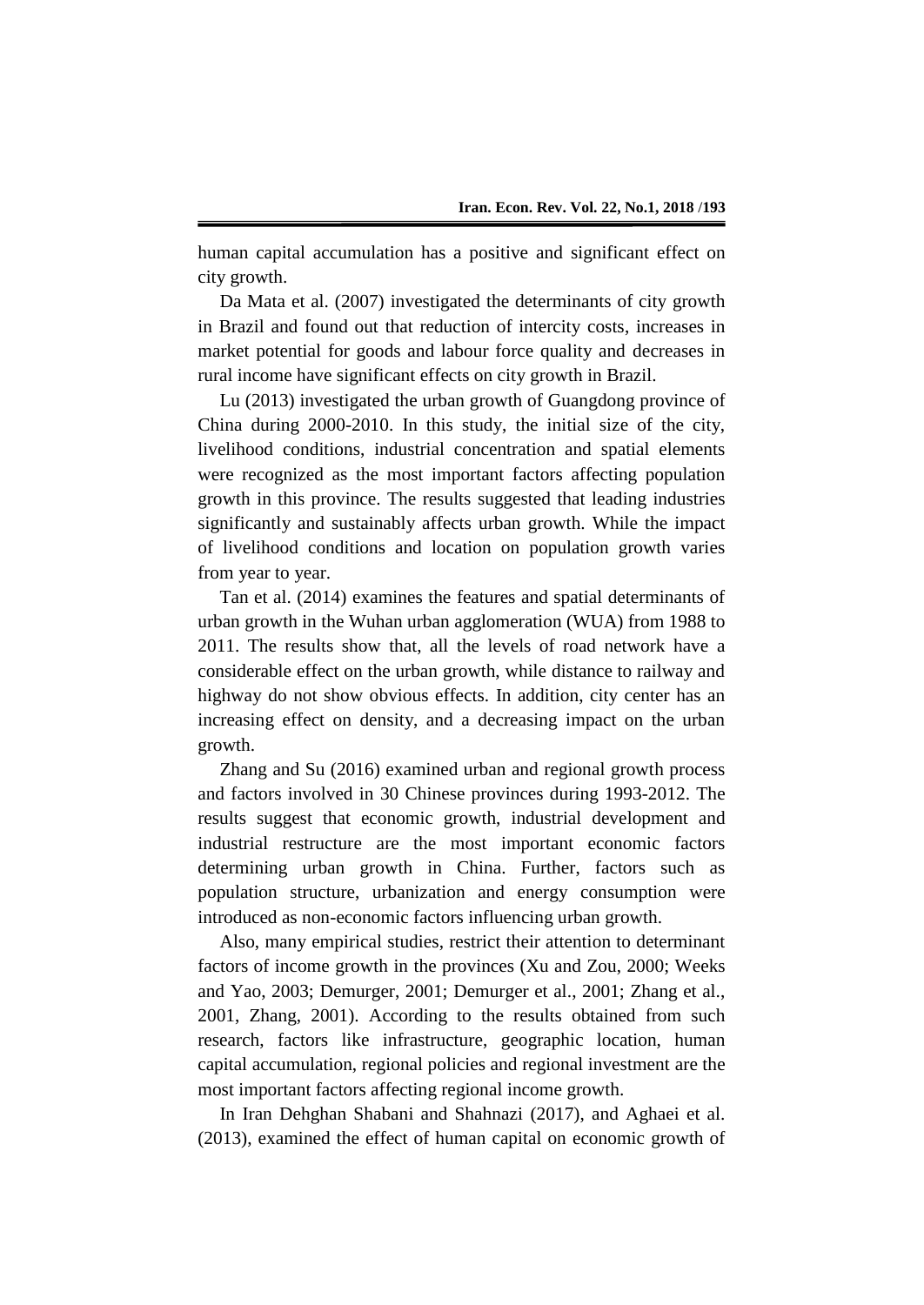Iran's provinces. However, no studies have been done about factors affecting population growth of Iran's provinces.

In conclusion, it should be pointed out those most empirical studies on determinants of population growth focus on the experience of developed countries, especially America. Few studies have been performed in developing countries like China. But there are no studies that have examined the determinants of population growth in Iran. Considering the uniqueness of the factors affecting population growth in each country and lack of focus on finding the effective factors influencing population growth in Iran's provinces, it seems essential to carry out a study in this area.

#### **4. Spatial Panel Econometrics**

The difference between spatial econometrics and traditional econometrics is the capabilities and application of the former to use the econometrics techniques for those data which have location components. When data has a locational component two problems arise: spatial dependence between observations, and spatial heterogeneity in the relationships we are modeling. Traditional econometrics has ignored these two problems that violate the traditional Gauss-Markov assumptions used in regression modeling.

Spatial dependence means that the observed data in one location, are dependent on observed data in other locations. The term spatial heterogeneity means that as we move from one location to another location, the distribution of sample data does not have constant mean and variance (LeSage and Pace, 2009).

As mentioned by Anselin, Le Gallo, and Jayet (2008), when specifying spatial dependence between observations, a spatial panel data model may incorporate a spatially lagged dependent variable, or the model may contain a spatially autoregressive process in the error term. The first model is known as the spatial lag model (SLM) and the second model is known as the spatial error model (SEM). A third model is the spatial Durbin model (SDM) that contains a spatially lagged dependent variable and spatially lagged independent variables. LeSage and Pace (2009) advocate the use of the spatial Durbin model, since it nests a number of other models as special cases.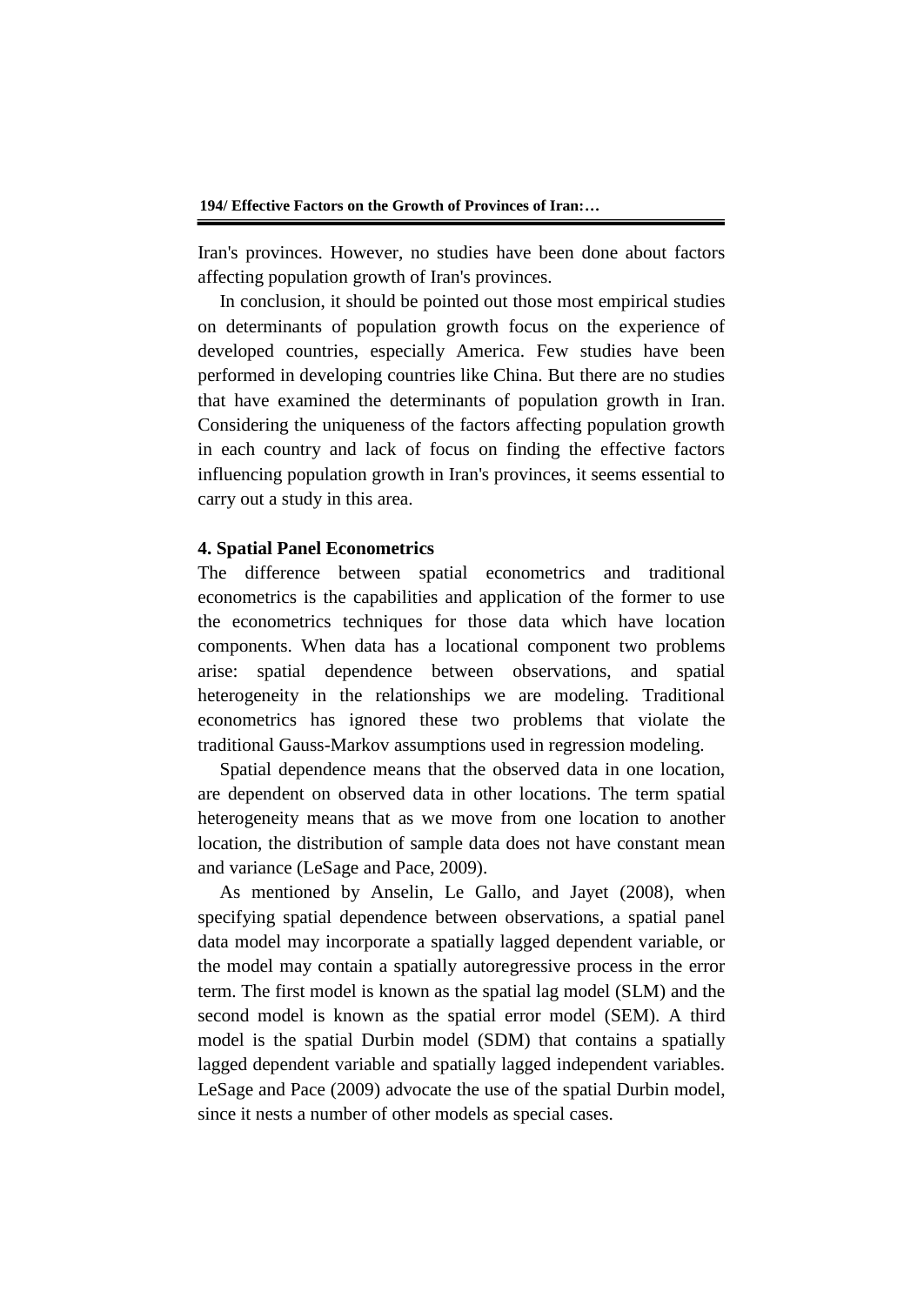The spatial lag model is like autoregressive time series models with the difference that in the time series model, the observations for the past periods are partially explaining the current observations, while in the spatial lag model the observations of neighboring locations explaining the dependent variable as well (Lesage, 1999). The spatial lag model is formulated as:

$$
y_{it} = \delta \sum_{j=1}^{N} w_{ij} y_{jt} + \phi + x_{it} \beta + v_{it}
$$
 (1)

Where  $y_{it}$  is the dependent variable for unit i, at time t.  $\sum_j w_{ij}y_{jt}$ denotes the interaction effect of the dependent variable  $y_{it}$  with the dependent variables  $y_{it}$  in neighboring units, where  $w_{ij}$  is the i,jth element of a  $N \times N$  spatial weights matrix W, describing the arrangement of the spatial units in the sample and  $\delta$  is called spatial autoregressive coefficient.  $\phi$  is the constant term parameter.  $x_{it}$  a  $1 \times K$  vector of exogenous variables, and  $\beta$  a matching  $K \times 1$  vector of fixed but unknown parameters.  $v_{it}$  is an independently and identically distributed (iid) error term for i and t with zero mean and variance  $\sigma^2$ .

In the spatial error model, the error term of unit i, is taken to depend on the error terms of neighboring units j according to the spatial weights matrix W. The spatial error model has the following form:

$$
y_{it} = \phi + x_{it}\beta + u_{it}
$$
  

$$
u_{it} = \rho \sum_{j=1}^{N} w_{ij} u_{jt} + v_{it}
$$
 (2)

Where  $\rho$  is called the spatial autocorrelation coefficient.

The spatial Durbin model extends the spatial lag model with spatially lagged independent variables:

$$
y_{it} = \delta \sum_{j=1}^{N} w_{ij} y_{jt} + \phi + x_{it} \beta + \sum_{j=1}^{N} w_{ij} x_{ijt} \theta + v_{it}
$$
(3)

Where  $\theta$  just as  $\beta$ , represents a  $K \times 1$  vector of parameters.

Many empirical studies use point estimates of spatial regression models to test the hypothesis as to whether or not spatial spillovers exist. However, LeSage and Pace(2009) point out that this may lead to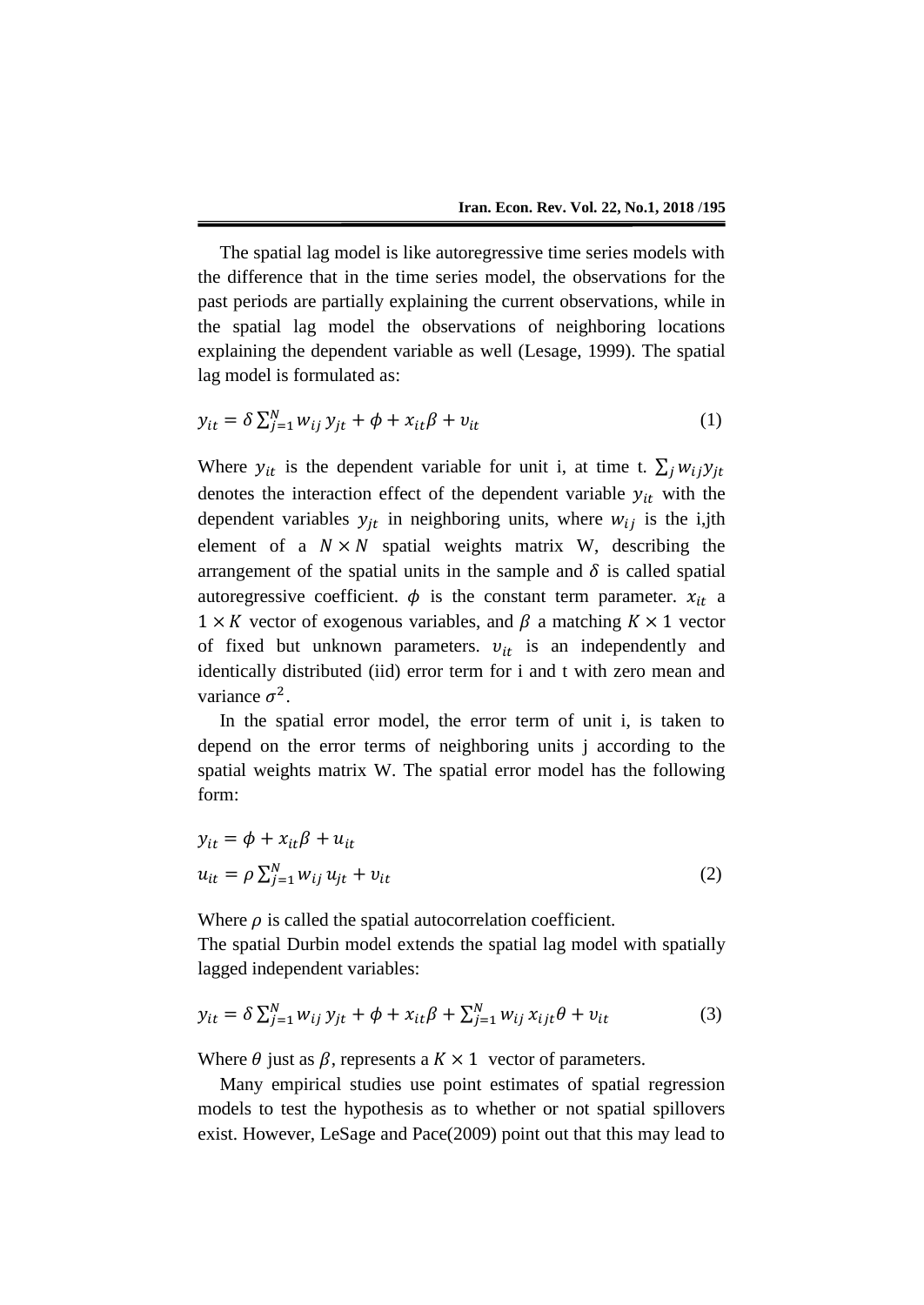incorrect conclusions. In the spatial Durbin model, the direct and indirect effects can be computed from the following relation

$$
\begin{bmatrix} \frac{\partial y}{\partial x_{1k}} & \frac{\partial y}{\partial x_{Nk}} \end{bmatrix}_t = \begin{bmatrix} \frac{\partial y_1}{\partial x_{1k}} & \frac{\partial y_1}{\partial x_{Nk}} \\ \frac{\partial y_N}{\partial x_{1k}} & \frac{\partial y_N}{\partial x_{Nk}} \end{bmatrix}_t = (I - \delta W)^{-1} \begin{bmatrix} \beta_k & w_{12} \theta_k & w_{1N} \theta_k \\ w_{21} \theta_k & \beta_k & w_{2N} \theta_k \\ w_{N1} \theta_k & w_{N2} \theta_k & \beta_k \end{bmatrix}
$$
 (4)

LeSage and Pace define the direct effect as the average of the diagonal elements of the matrix on the right-hand side of the equation (4), and the indirect effect as the average of either the row sums or the column sums of the off-diagonal elements of this matrix (Elhorst, 2014a: 7-9).

In the spatial lag model, we have  $\theta_k = 0$ . Although all off-diagonal elements of the second matrix on the right-hand side of the equation (4) become zero as a result, the direct and indirect effects in the spatial lag model can be computed from the following relation:

$$
\begin{bmatrix} \frac{\partial y}{\partial x_{1k}} & \frac{\partial y}{\partial x_{Nk}} \end{bmatrix}_t = \begin{bmatrix} \frac{\partial y_1}{\partial x_{1k}} & \frac{\partial y_1}{\partial x_{Nk}} \\ \frac{\partial y_N}{\partial x_{1k}} & \frac{\partial y_N}{\partial x_{Nk}} \end{bmatrix}_t = (I - \delta W)^{-1} \begin{bmatrix} \beta_k & 0 & 0 \\ 0 & \beta_k & 0 \\ 0 & 0 & \beta_k \end{bmatrix}
$$
(5)

# **5. Statistical Data and Modeling 5.1 Data**

The data in this study consisted of characteristics of all the provinces of the country during 2007-2015. The data is extracted from the Statistical Center of Iran. It should be noted that since Tehran is divided into two provinces (Tehran and Alborz) in the middle of the time period studied, data of these two provinces are aggregated into one province.

# **5.2 Model Representation**

Empirical model of factors influencing the growth of provinces on the basis of previous empirical studies and theoretical framework is presented as follows:

$$
Y_{i,t} = f(FR, Age, Income, UR, Transport, STRUC, PSI, SPEC, COMP)
$$
 (6)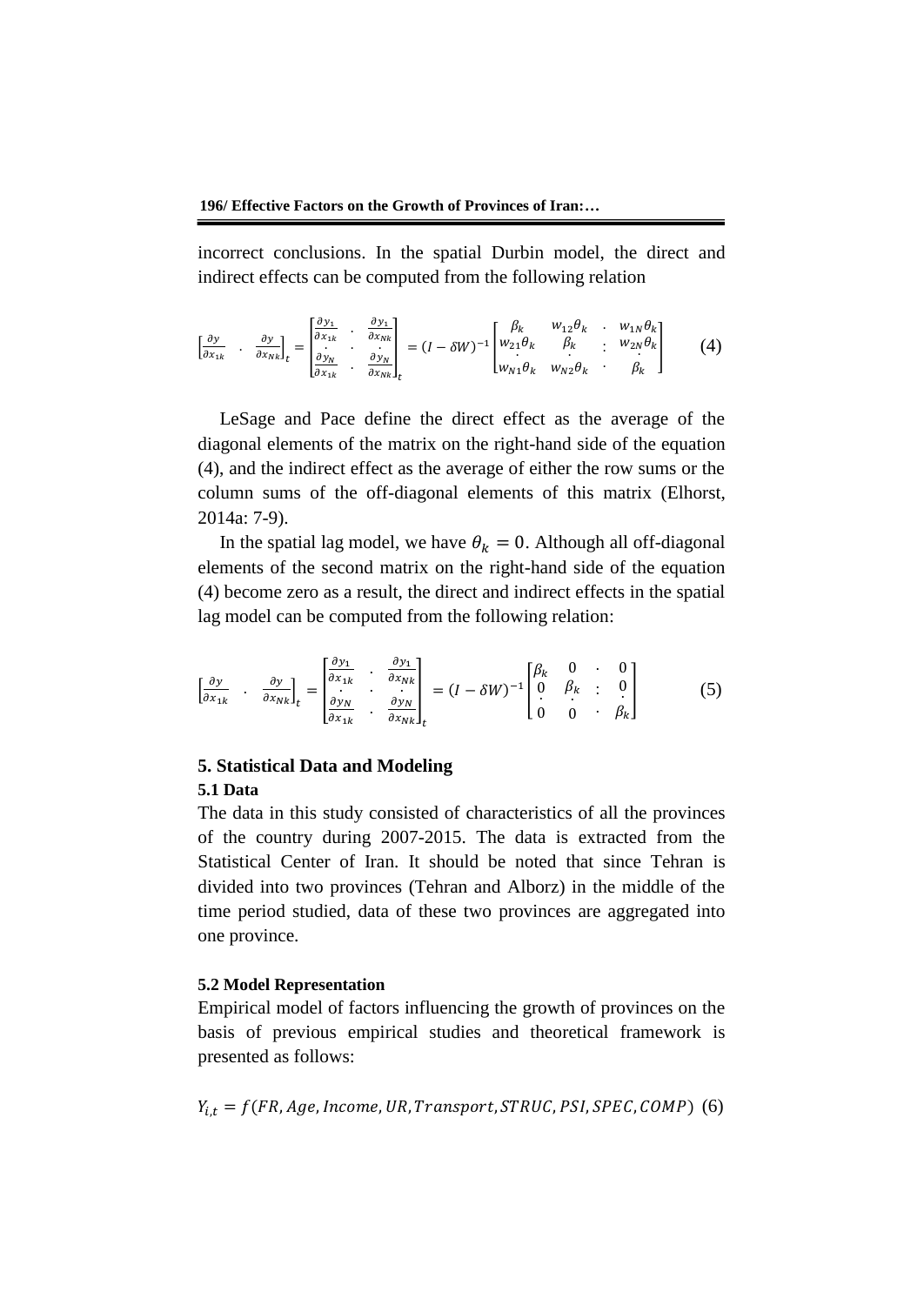Two variables, including population growth rate of the provinces (natural logarithm of population ratio in two consecutive years) and provincial income growth rate (natural logarithm of real per capita GDP ratio in two consecutive years) are considered as dependent variables. With regards to the research topic and data available, population and per capita income growth of the provinces are a function of economic and social factors which will be described below. Descriptive statistics of the variables are reported in table (2).

Fertility Rate (FR): This index is obtained through dividing the total number of live-born babies in one year by the average population of women of reproductive age (15 to 49).

Average Age (Age): This index is calculated through averaging individuals' ages in the provinces.

Provincial Income (Income): The measure of income in this study, is the real GDP per capita (in 2011 constant price).

Unemployment Rate (UR): One of the most important economic variables assessed, is the unemployment rate. The provincial annual unemployment rate is used in this study.

Transportation Infrastructure (Transport): Total length of freeway and highway per capita of each province is considered as the representative of transportation infrastructure.

Industrial Structure (STRUC): Just like study of Anderson and Ge (2004), we also used the ratio of value added of industry and mining sector to value added of service sector as an indicator of industrial structure<sup>1</sup>.

Production Specialization Index (PSI): We use production data of disaggregate manufacturing industries to investigate the change in the regional specialization in Iran. Hoover's coefficient of specialization is applied as an indicator of production specialization. This coefficient is defined as:

$$
H_i = \frac{1}{2} \sum_k \left| \frac{\sum_i E_i^k}{\sum_i \sum_k E_i^k} - \frac{E_i^k}{\sum_k E_i^k} \right| \tag{7}
$$

1

<sup>1.</sup> It should be noted that another indices of industrial structure like the ratio of the industrial production value to the GDP were also examined, but in this study like the study of Anderson and Ge (2004), the ratio of value added of industry and mining sector to value added of service sector had more explaining power.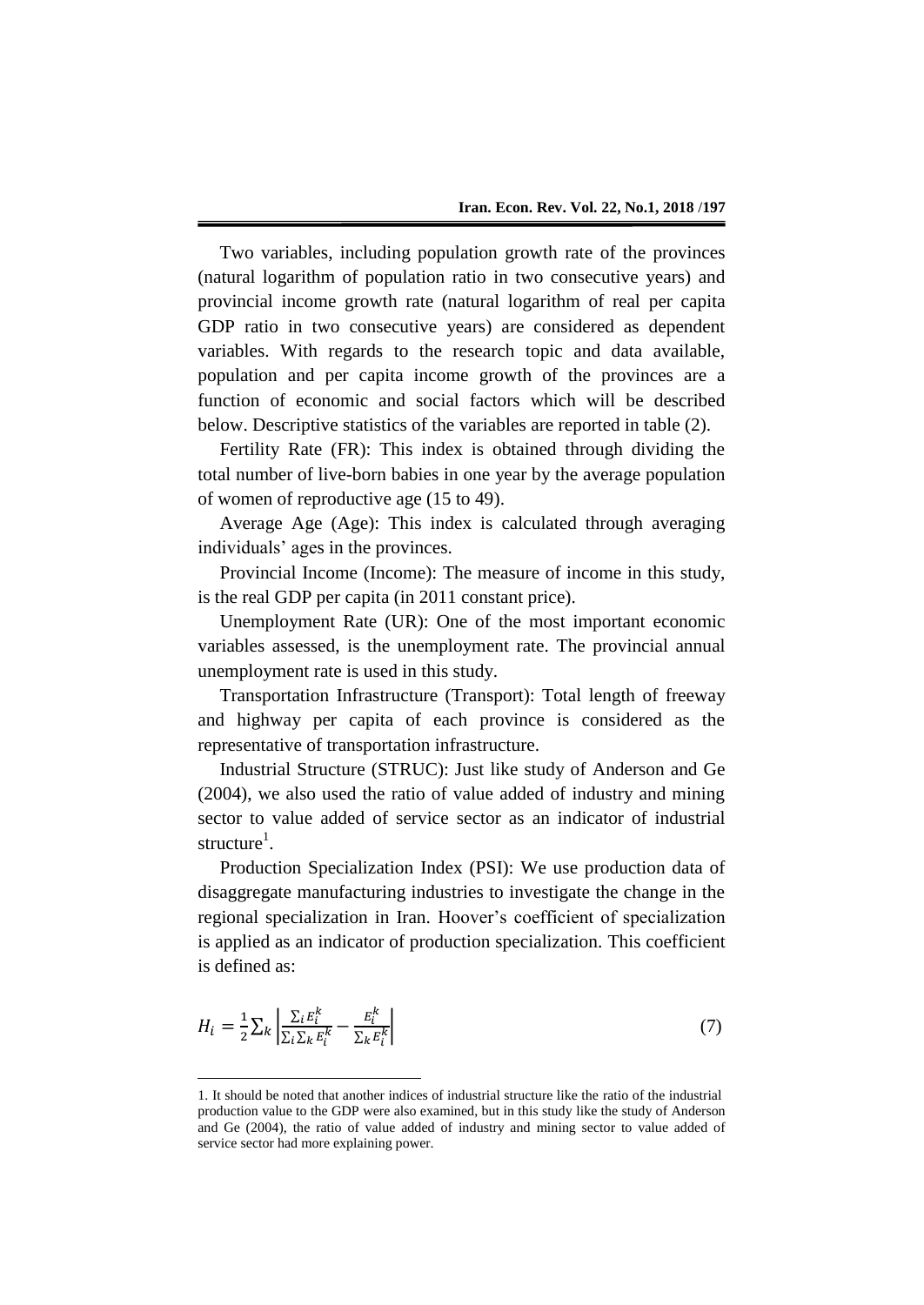Where  $E_i^k$  is output (or employment) in manufacturing industry k for region i. It measures the difference between the industry structure of a particular region and the national production structure (Hoover and Giarratani, 1999).

Index of Service Specialization (SPEC): Measure of specialization of a sector in a province is the fraction of the province's employment that this sector represents in that province, relative to the share of the whole sector in national employment:

$$
SPEC_i = \left(\frac{SE_i/TE_i}{TSE/ITE}\right) \tag{8}
$$

Where  $SE_i$  represents the employment in the province i's service sector,  $TE_i$  shows total employment in the province i, TSE indicates total employment in the country's service sector and TTE is total employment in the country. The specialization index measures how specialized a province is in service sector relative to the service sector across the country. This variable corrects for situations in which a province-sector is large only because the province is large. High specialization of the service sector in a province could speed up growth of that sector and population in that province (Deliktas et al., 2013).

Competition Index (COMP): Our measure of local competition in an industry in a region is the number of firms per worker in this industry in this region relative to the number of firms per worker in this industry in Iran:

$$
COMP_i = \left(\frac{MF_i/ME_i}{TMF/TME}\right) \tag{9}
$$

where  $MF_i$  shows the number of firms which employ 10 or more workers in the region i's manufacturing industry and  $ME_i$  shows the employment in the region i's manufacturing industry while TMF represents the total number of firms in the country's manufacturing industry, and TME indicates the total employment in the country's manufacturing industry (Deliktas et al., 2013). A value greater than one means that manufacturing industry has more firms relative to its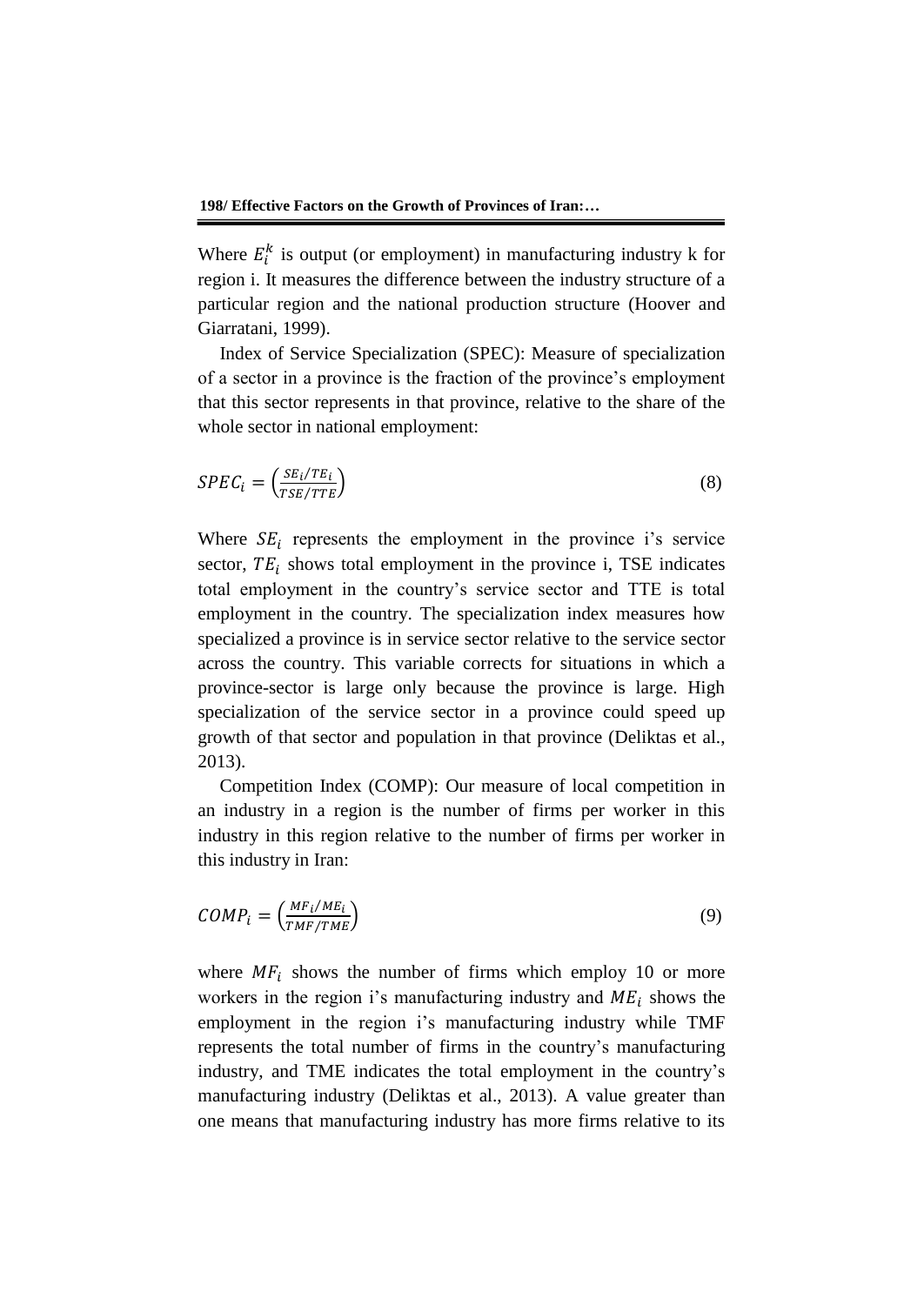size in this region than it does in the whole country. The interpretation of the value greater than one is that the region is more competitive than other regions regarding manufacturing industry.

| <b>Variable</b>                                      | <b>Observation</b> | Mean   | S.D.   | Min      | <b>Max</b> |
|------------------------------------------------------|--------------------|--------|--------|----------|------------|
| <b>Growth Rate of</b><br>Population                  | 240                | 1.2    | 0.5697 | 0.2172   | 3.0961     |
| <b>Growth Rate of</b><br>Per Capita<br><b>Income</b> | 240                | 0.0069 | 9.9563 | $-54.16$ | 35.632     |
| <b>FR</b>                                            | 240                | 64.201 | 14.569 | 42.079   | 132.92     |
| Age                                                  | 240                | 28.458 | 2.0382 | 22.106   | 33.64      |
| <b>Income</b>                                        | 240                | 72.124 | 46.473 | 25.635   | 351.27     |
| UR                                                   | 240                | 11.444 | 2.9301 | 5.3      | 20.54      |
| <b>Transport</b>                                     | 240                | 0.1998 | 0.1935 | 0.0047   | 1.1888     |
| <b>STRUC</b>                                         | 240                | 1.0534 | 1.4408 | 0.2169   | 7.6547     |
| PSI                                                  | 240                | 0.4339 | 0.1247 | 0.1948   | 0.7848     |
| <b>COMP</b>                                          | 240                | 1.2902 | 0.5265 | 0.4065   | 2.4941     |
| <b>SPEC</b>                                          | 240                | 0.9337 | 0.1538 | 0.6513   | 1.3947     |

**Table 2: Summary of Statistics of Variables**

# **6. Model Estimation and Results**

To **test for spatial interaction effects** in a cross-sectional setting, Burridge (1980) and Anselin (1988) developed Lagrange Multiplier (LM) tests. Anselin et al. (1996) also developed robust LM tests. These tests have become very popular in empirical research. Anselin et al. (2006) also specified the classical LM tests for a spatial panel (Elhorst 2014b, pp. 57-58). According to table (3) and results of Moran's I, LR and LM tests, it is confirmed that there is a spatial dependence in the growth model of Iran's provinces at a significance level of 5%. Besides, according to the LM statistics, among spatial lag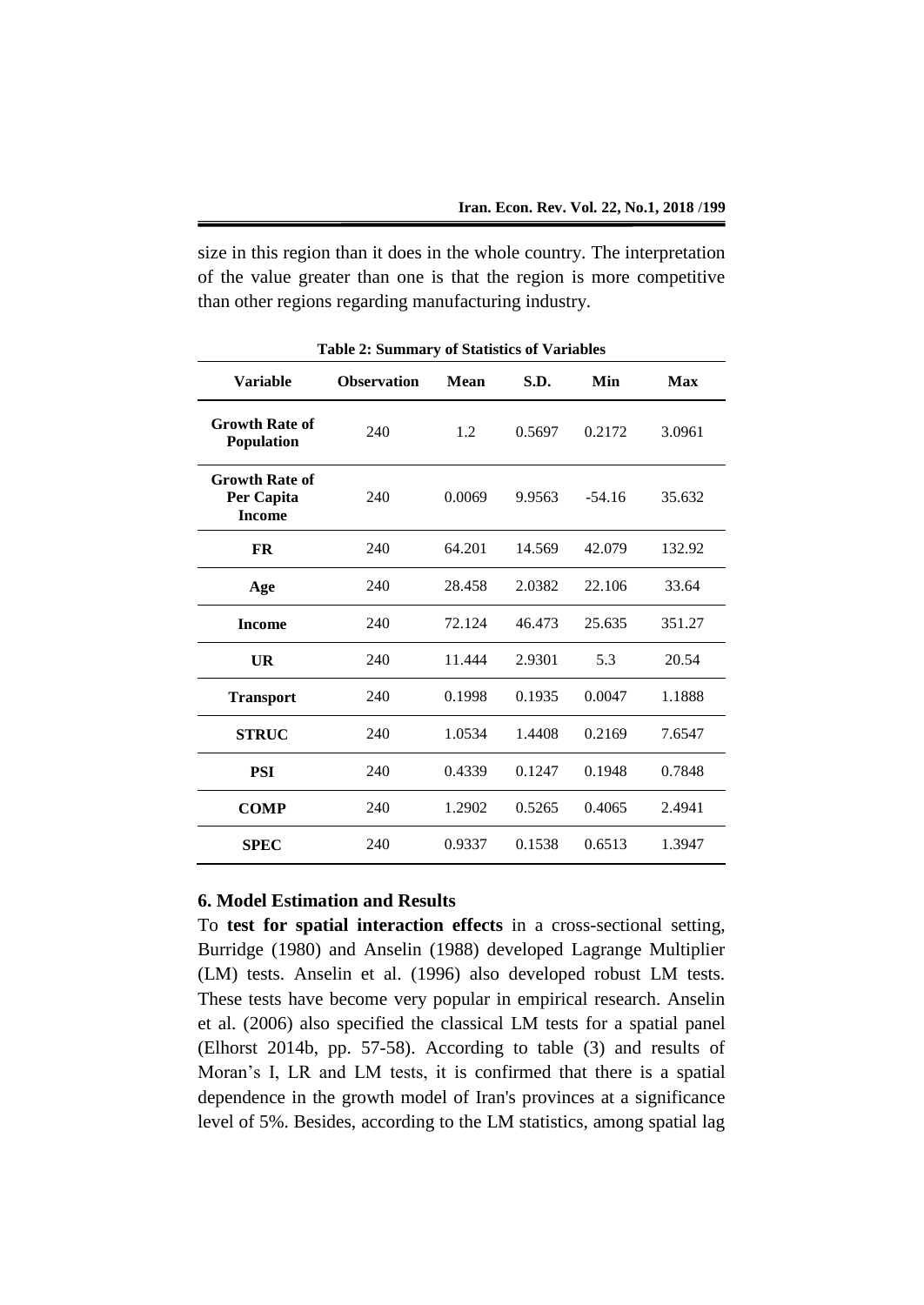#### **200/ Effective Factors on the Growth of Provinces of Iran:…**

and spatial error models the spatial lag model is selected as the most appropriate one.

| <b>Table 3: Diagnostic Tests for Spatial Dependence</b> |                                   |                               |  |  |
|---------------------------------------------------------|-----------------------------------|-------------------------------|--|--|
| <b>Test</b>                                             | <b>Population Growth</b><br>Model | <b>Income Growth</b><br>Model |  |  |
| Lagrange Multiplier (lag)                               | 5.9356<br>(0.014)                 | 68.595<br>(0.0000)            |  |  |
| Robust LM (lag)                                         | 198.428<br>(0.0000)               | 72.417<br>(0.0000)            |  |  |
| Lagrange Multiplier (error)                             | 0.9174<br>(0.3382)                | 52.101<br>(0.0000)            |  |  |
| Robust LM (error)                                       | 193.41<br>(0.0000)                | 55.923<br>(0.0000)            |  |  |
| Moran's I                                               | 4.887<br>(0.0000)                 | 7.34<br>(0.0000)              |  |  |
| LR                                                      | 6.7778<br>(0.0092)                | 72.567<br>(0.0000)            |  |  |

**Note**: P-values are in parentheses.

1

The results of diagnostic tests for spatial model selection are reported in table (4). According to the results, the spatial Durbin model is rejected in favor of both the spatial lag and spatial error models, at a significance level of 5%. Since the results of Lagrange multiplier tests also confirm the superiority of spatial lag model over the spatial error model, thus the spatial lag model is selected as the most appropriate model and applied in further analysis<sup>1</sup>.

The fixed effect and random effect estimators are used as traditional estimators in panel models. Both of these estimators have some flaws and shortcomings. In case that the number of individuals is high, a fixed effect estimator will be less efficient. Further, it is not possible to estimate time invariant variable through the fixed effect method. On the other hand, if the assumption of independence of regressors and individual effects is rejected, the random effect estimator will not be consistent. Therefore, in this study, we use

<sup>1.</sup> For more details about spatial model selection see Elhorst (2014a).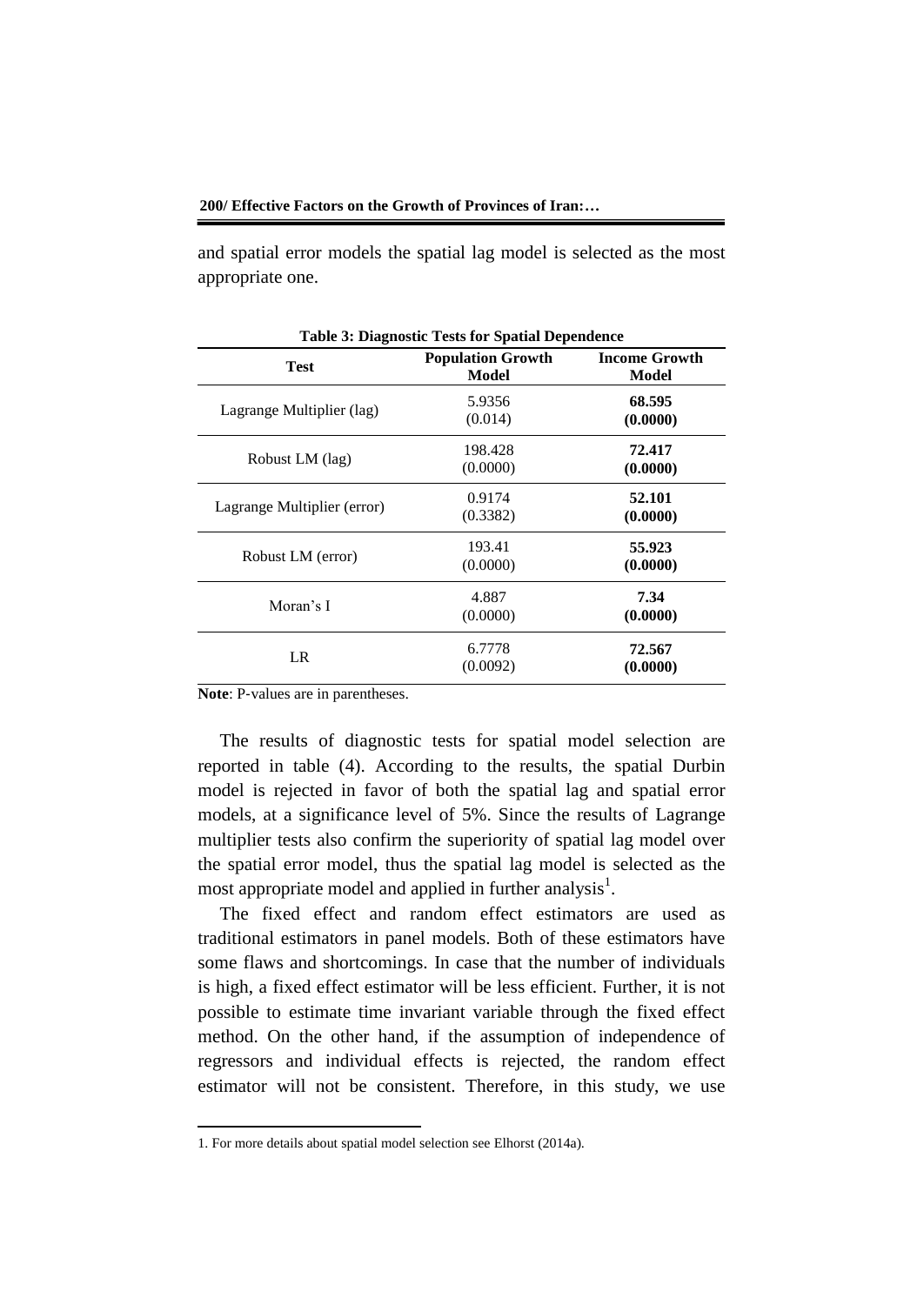Within-Between estimator which is in fact a variant of the specification proposed by Mundlak (1978).

The specification derived from Mundlak's 1978 Econometrica paper is as follows:

$$
y_{ij} = \beta_0 + \beta_1 x_{ij} + \beta_2 z_j + \beta_3 \bar{x}_j + \varepsilon_{ij}
$$
 (10)

Where  $x_{ij}$  is a (series of) time-variant variables,  $\bar{x}_j$  is the entity j's mean and  $z_j$  is a (series of) variables with little within-group variation.  $\beta_1$  is an estimate of the within effect (as the between effect is controlled by  $\bar{x}_j$ ;  $\beta_3$  is the contextual effect that explicitly models the difference between the within and between effects. Alternatively, this can be rearranged by writing  $\beta_3$  explicitly as this difference:

$$
y_{ij} = \beta_0 + \beta_1 x_{ij} + \beta_2 z_j + (\beta_4 - \beta_1) \bar{x}_j + \varepsilon_{ij}
$$
 (11)

This rearranges to:

$$
y_{ij} = \beta_0 + \beta_1 (x_{ij} - \bar{x}_j) + \beta_2 z_j + \beta_4 \bar{x}_j + \varepsilon_{ij}
$$
 (12)

This formulation is known as the Within-Between (W-B) specification. Now  $\beta_1$  is the within effect and  $\beta_4$  is the between effect of  $x_{ij}$ . Also  $\beta_2$  represents the effect of time-invariant variable  $z_j$ , and is therefore in itself a between effect (Bartels 2008; Leyland 2010).

This Within-Between (W-B) formulation has three main advantages over Mundlak's original formulation. First, with temporal data it is more interpretable, as the within and between effects are clearly separated (Snijders and Bosker 2012, 58). Second, in the first formulation, there is correlation between  $x_{ij}$  and  $\bar{x}_j$ ; by group mean centering  $x_{ij}$ , this collinearity is lost, leading to more stable, precise estimates. Finally, if multicollinearity exists between multiple  $\bar{x}_i$ s and other time-invariant variables,  $\bar{x}_i$ s can be removed without the risk of heterogeneity bias returning to the occasion-level variables (Bell and Jones 2015: 9-10).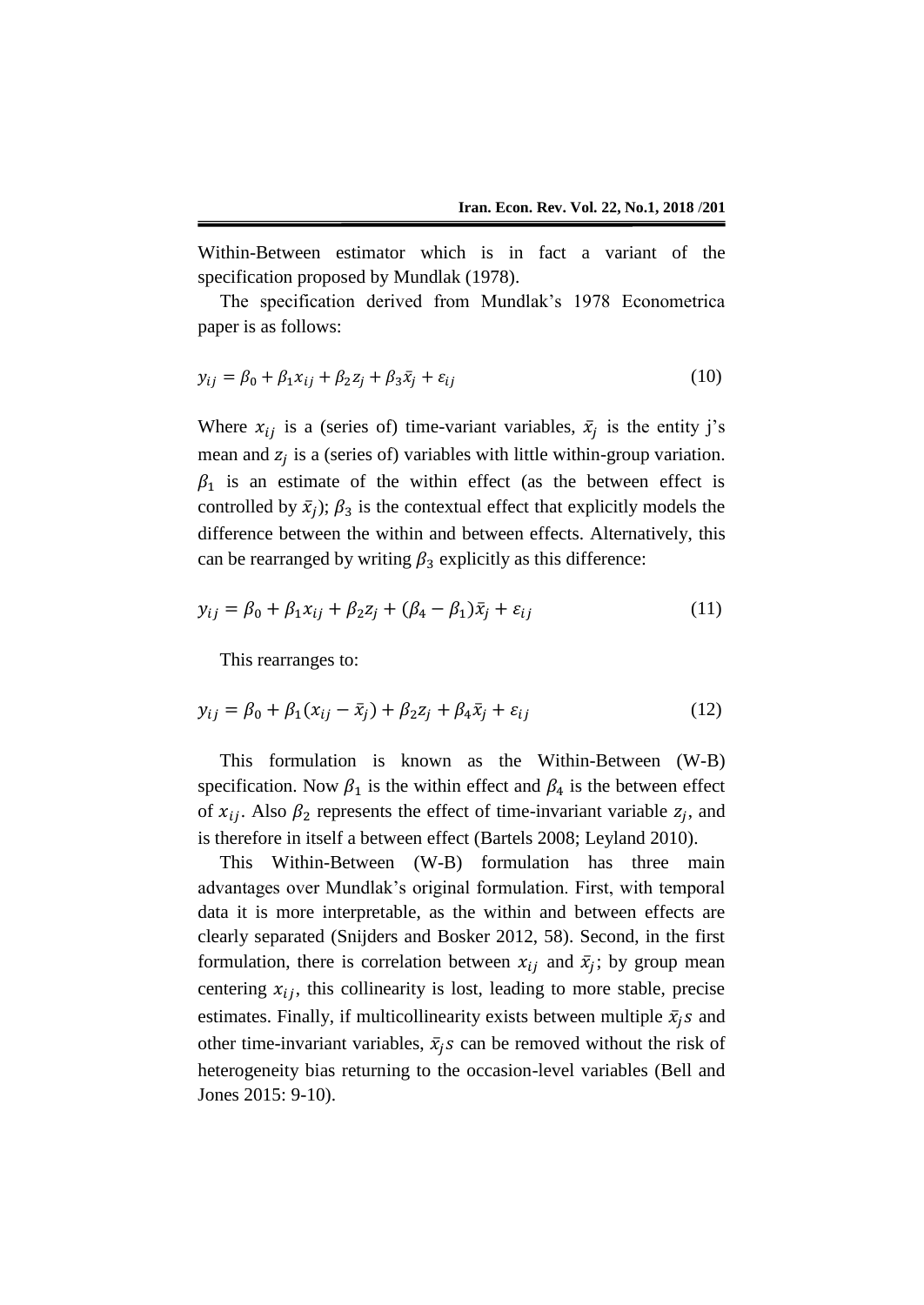W-B approach is in fact a way to combine the fixed and random effects approaches to obtain some of the virtues of both methods. That's why W-B approach excels both fixed and random effects estimators (Bell and Jones, 2015).

According to the above-mentioned discussion, and considering the fact that many variables in this study have very small within-group variances, W-B is the most appropriate method to estimate the model of this study. It should be noted that, like most studies, the minimum percentage of total variance due to within-group variation is considered 10%.

| $\sim$ 2000 202 $\sim$ powers 1.2000 20 |                                  |                                          |                                      |  |
|-----------------------------------------|----------------------------------|------------------------------------------|--------------------------------------|--|
| <b>Test</b>                             | <b>Null</b><br><b>Hypothesis</b> | <b>Population</b><br><b>Growth Model</b> | <b>Income</b><br><b>Growth Model</b> |  |
| Wald test for spatial lag               | $= 00$                           | 17.56<br>(0.129)                         | 14.93<br>(0.246)                     |  |
| LR test for spatial lag                 | $= 00$                           | 17.52<br>(0.131)                         | 14.712<br>(0.258)                    |  |
| Wald test for spatial<br>error          | $+\theta = 0\beta\delta$         | 20.55<br>(0.057)                         | 20.10<br>(0.065)                     |  |
| LR test for spatial error               | $+\theta = 0\beta\delta$         | 20.98<br>(0.051)                         | 19.363<br>(0.08)                     |  |

**Table 4: Tests for Spatial Model Selection**

**Note**: P-values are in parentheses.

1

It should be noted that in spatial econometric models, there are different techniques for quantifying the location and forming the spatial weights matrix. Studies dealing with geographical units often adopt a binary contiguity matrix with elements  $w_{ij} = 1$  if two units share a common border and zero otherwise or an inverse distance matrix. In this study the inverse distance matrix have been used. In this technique the distance of each point in space is measured with respect to constant or central observations. The threshold distance is chosen in such a way that each observation has at least one neighbor $^1$ .

<sup>1.</sup> An inverse distance matrix is preferable in most cases because the connectivity between nearby units will be stronger than those further away, this is related to the well-known first law of geography: "Everything is related to everything else, but near things are more related than distant things" (Elhorst and Vega, 2013: 11-12).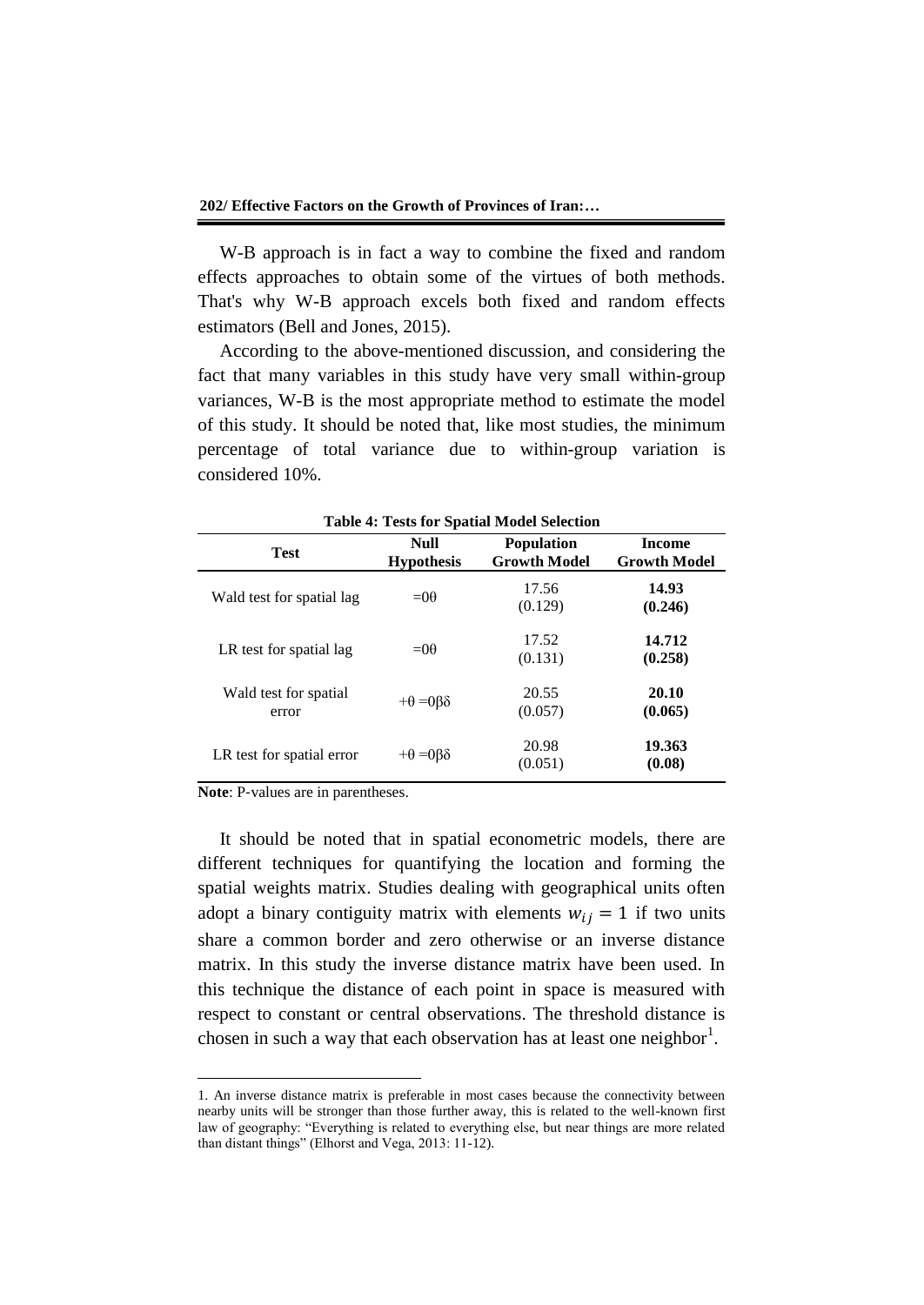In this study, the spatial weights matrix (W) has been calculated for 30 provinces. This matrix is standardized for its rows, that is, the sum of each row is equal to one. With this transformation, the multiplication of the spatial weights matrix with dependent vector, we get a vector, which its elements are the mean of observations in the neighboring areas.

The results of estimation of both population growth and income growth models are shown in table (5). According to the table (5), spatial autoregressive coefficient, which shows the effect of growth in neighboring provinces on the growth of a province, is negative in population growth model and positive in income growth model, and both coefficients are statistically significant, which confirms the existence of spatial dependence in both models. Negative spatial dependence in population growth model shows that when the population growth rate is increased in neighboring provinces of province i, this province (province i) will experience a decline in its population growth rate. The reason is that increased population growth of the provinces, usually happens after improvement of living conditions (economically, socially, etc.) of that provinces and thus can lead to migration of neighboring province's residents to these provinces. This naturally reduces the population growth of that adjacent province.

In addition, positive spatial dependence in income growth model, shows that when income growth rate of neighboring provinces of province i is raised, the rate of income growth will be also increased in province i. This is because a provincial income growth could increase demand for goods and domestic savings. More demands are also leading to higher goods imports, which, as explained in the export base theory of growth, will increase the income of exporting provinces. On the other hand, according to Harrod-Domar model, with domestic savings raised, the neighboring areas will benefit from the advantages of access to more capital. Therefore, income growth in a region can increase per capita income in the adjacent regions and this happens through commercial communications and capital mobility.

The estimated coefficients in table (5) are used to calculate direct and indirect (spillover) effects of all explanatory variables on the dependent variable. The results are reported in tables (6) and (7). It should be noted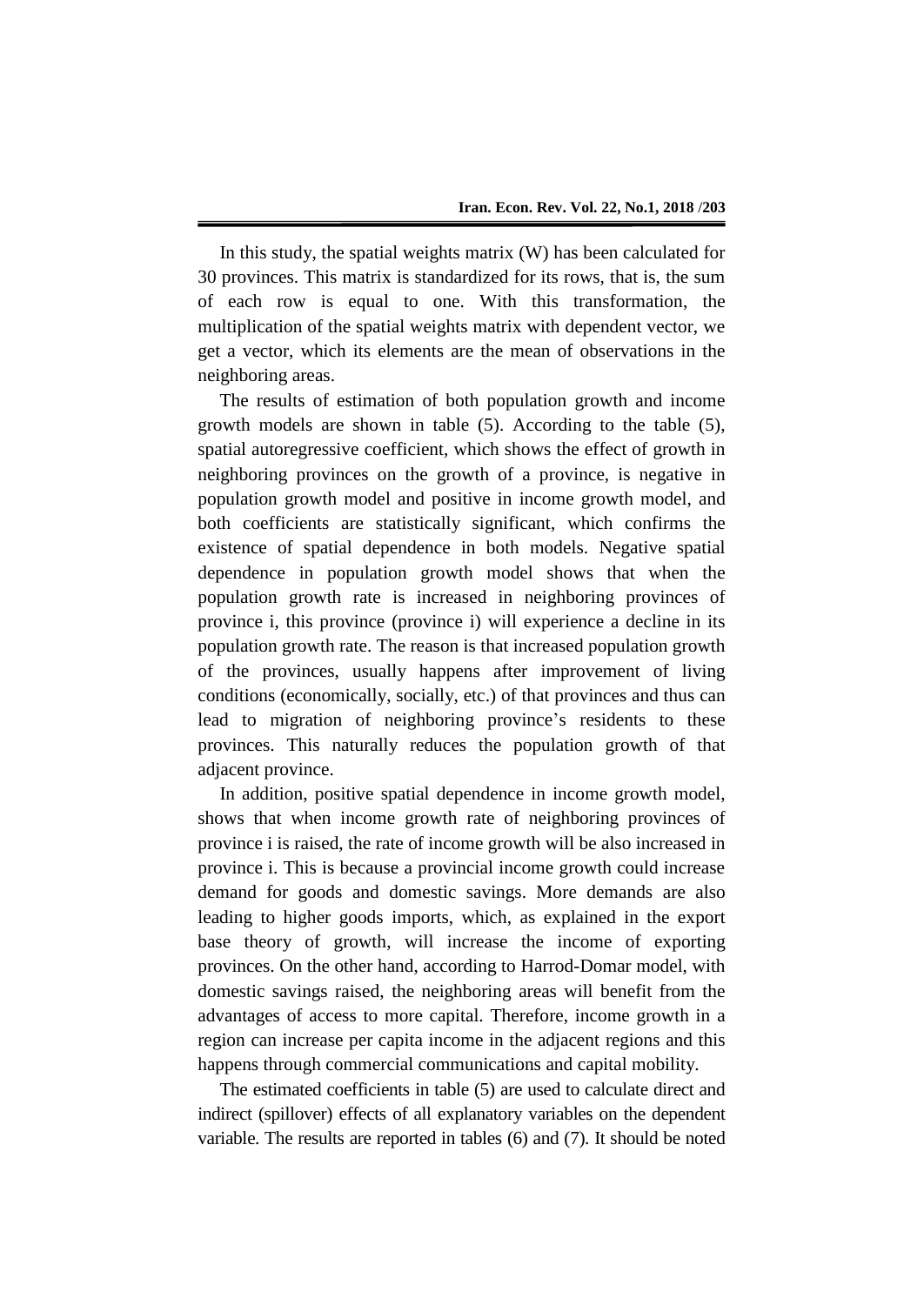that coefficients stated in table (5) have no particular meaning on their own. According to tables (6) and (7), each explanatory variable has a direct, an indirect and a total effect on the dependent variable. The Direct effect of each variable on population (income) growth specifies that if that variable, is changed in the province i, to what extent it will affect the population (income) growth of province i on average. Indirect (spillover) effect indicates that if each variable changes in the province, what impact on average it will have on the population (income) growth of other provinces. This shows the spatial spillover effects of that variable on population (income) growth of other provinces. The total effect of each variable on the population (income) growth suggests that if this variable changes in the province i, what impact on average it will have on the population (income) growth of all provinces (including province i). According to tables (6) and (7), among social variables, the fertility rate has a significant and positive effect in the population growth model, however, as expected, it has no significant effect in the income growth model. Also, the average age has a very weak significant effect in both models.

| Table 5: Determinants of Provincial Growth |                          |             |                            |         |  |
|--------------------------------------------|--------------------------|-------------|----------------------------|---------|--|
|                                            | <b>Population Growth</b> |             | <b>Income Growth</b>       |         |  |
|                                            | <b>Coefficient</b>       | t-Statistic | Coefficient<br>t-Statistic |         |  |
| <b>FR</b>                                  | $0.02***$                | 6.63        | $-0.0133$                  | $-0.2$  |  |
| Age                                        | $-0.018$                 | $-1.21$     | 0.7217                     | 1.53    |  |
| mean_Income                                | ***<br>0.011             | 4.84        | $-0.1237$                  | $-2.7$  |  |
| difIncome                                  | 0.0004                   | 0.33        | $0.1223$ ***               | 3.15    |  |
| mean_UR                                    | $-0.092$ ***             | $-3.26$     | $-0.024$                   | $-0.09$ |  |
| difUR                                      | $-0.0002$                | $-0.03$     | 0.1363                     | 0.45    |  |
| mean_Transport                             | $0.747$ **               | 1.98        | $8.552***$                 | 2.63    |  |
| difTransport                               | 0.009                    | 0.04        | $-10.21$                   | $-1.29$ |  |
| <b>STRUC</b>                               | $-0.26$ ***              | $-5.23$     | 1.818                      | 1.36    |  |
| PSI                                        | 0.552                    | 2.02        | 13.788                     | 2.74    |  |

**Table 5: Determinants of Provincial Growth**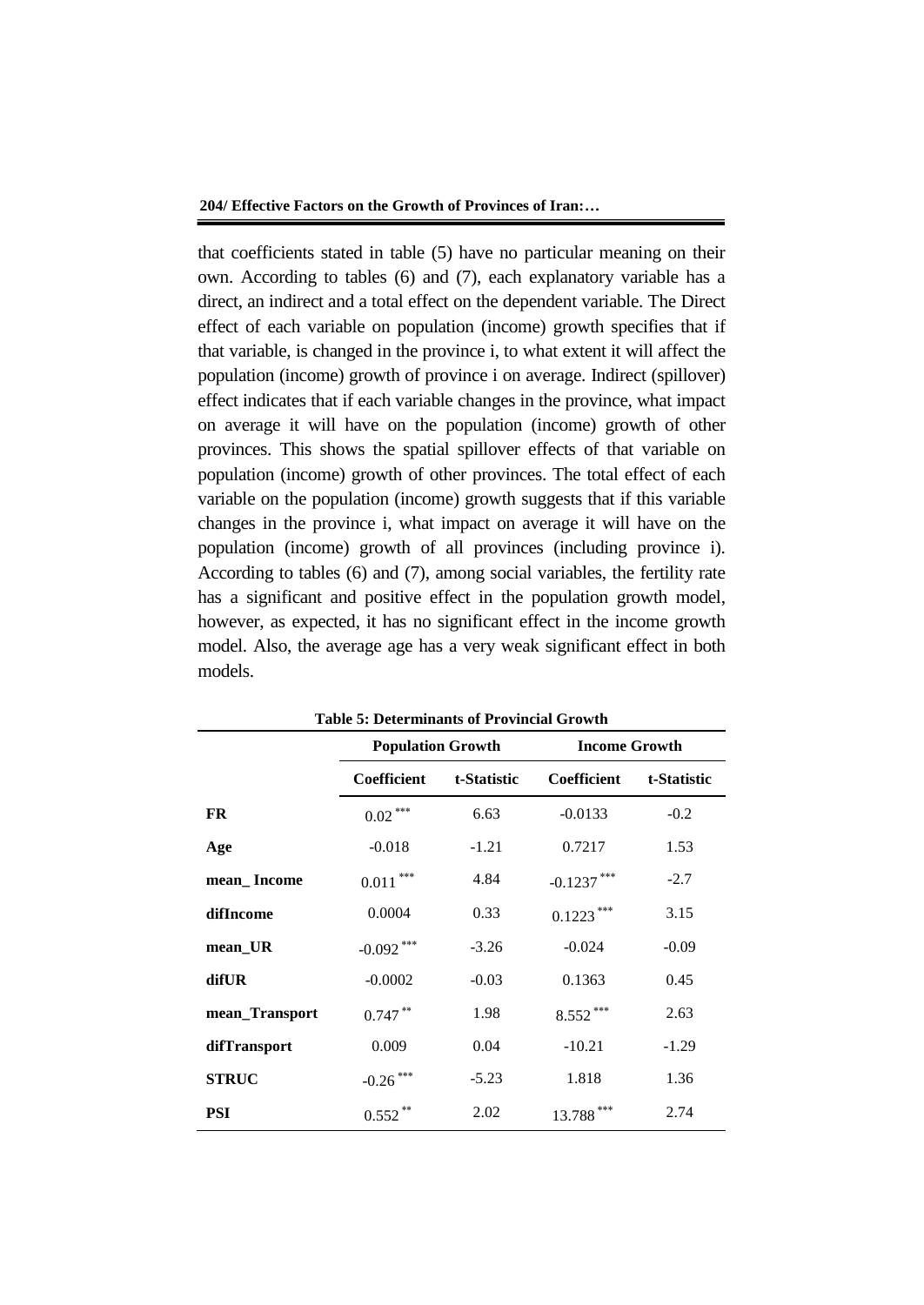|  | Iran. Econ. Rev. Vol. 22, No.1, 2018 /205 |
|--|-------------------------------------------|
|  |                                           |

|                 | <b>Population Growth</b> |             | <b>Income Growth</b> |             |
|-----------------|--------------------------|-------------|----------------------|-------------|
|                 | <b>Coefficient</b>       | t-Statistic | Coefficient          | t-Statistic |
| <b>COMP</b>     | $0.123*$                 | 1.77        | $-3.568$ ***         | $-3.23$     |
| <b>SPEC</b>     | $1.034$ ***              | 3.81        | 11.785**             | 2.54        |
| <b>CONSTANT</b> | $-0.317$                 | $-0.5$      | $-26.6$              | $-1.48$     |
| Rho (Spatial)   | $-0.185$ **              | $-1.9$      | 0.4917               | 8.08        |
| $R^2$ -between  | 0.62                     |             | 0.8                  |             |
| $R^2$ - within  | 0.439                    |             | 0.16                 |             |
| $R^2$ -overall  | 0.59                     | 0.24        |                      |             |
| Log-likelihood  | 26.0287                  |             | $-837.6593$          |             |

**Note**: \*, \*\* and \*\*\* represent significance at the 10%, 5%, and 1%, levels respectively.

|                          | provincial Population Growth |                     |  |  |  |
|--------------------------|------------------------------|---------------------|--|--|--|
| <b>Direct Effect</b>     | <b>Indirect Effect</b>       | <b>Total Effect</b> |  |  |  |
| $0.021$ ***              | $-0.003$ <sup>*</sup>        | $0.018$ ***         |  |  |  |
| (7.02)                   | $(-1.9)$                     | (6.28)              |  |  |  |
| $-0.018$                 | 0.003                        | $-0.015$            |  |  |  |
| $(-1.25)$                | (0.99)                       | $(-1.23)$           |  |  |  |
| $0.011\,^{\ast\ast\ast}$ | $-0.002$ <sup>*</sup>        | $0.009$ ***         |  |  |  |
| (4/74)                   | $(-1/78)$                    | (4/46)              |  |  |  |
| 0.0004                   | $-0.0001$                    | 0.0003              |  |  |  |
| (0.33)                   | $(-0.26)$                    | (0.33)              |  |  |  |
| $-0.092$ ***             | $0.015$ <sup>*</sup>         | $-0.078$ ***        |  |  |  |
| $(-3.33)$                | (1.69)                       | $(-3.33)$           |  |  |  |
| 0.0003                   | $-0.0001$                    | 0.0001              |  |  |  |
| (0.04)                   | $(-0.1)$                     | (0.02)              |  |  |  |
| $0.75$ **                | $-0.119$                     | $0.632$ **          |  |  |  |
| (2.00)                   | $(-1.3)$                     | (2.00)              |  |  |  |
| 0.012                    | $-0.005$                     | 0.007               |  |  |  |
| (0.06)                   | $(-0.14)$                    | (0.04)              |  |  |  |
|                          |                              |                     |  |  |  |

**Table 6: Direct, Indirect and Total effects of independent variables on**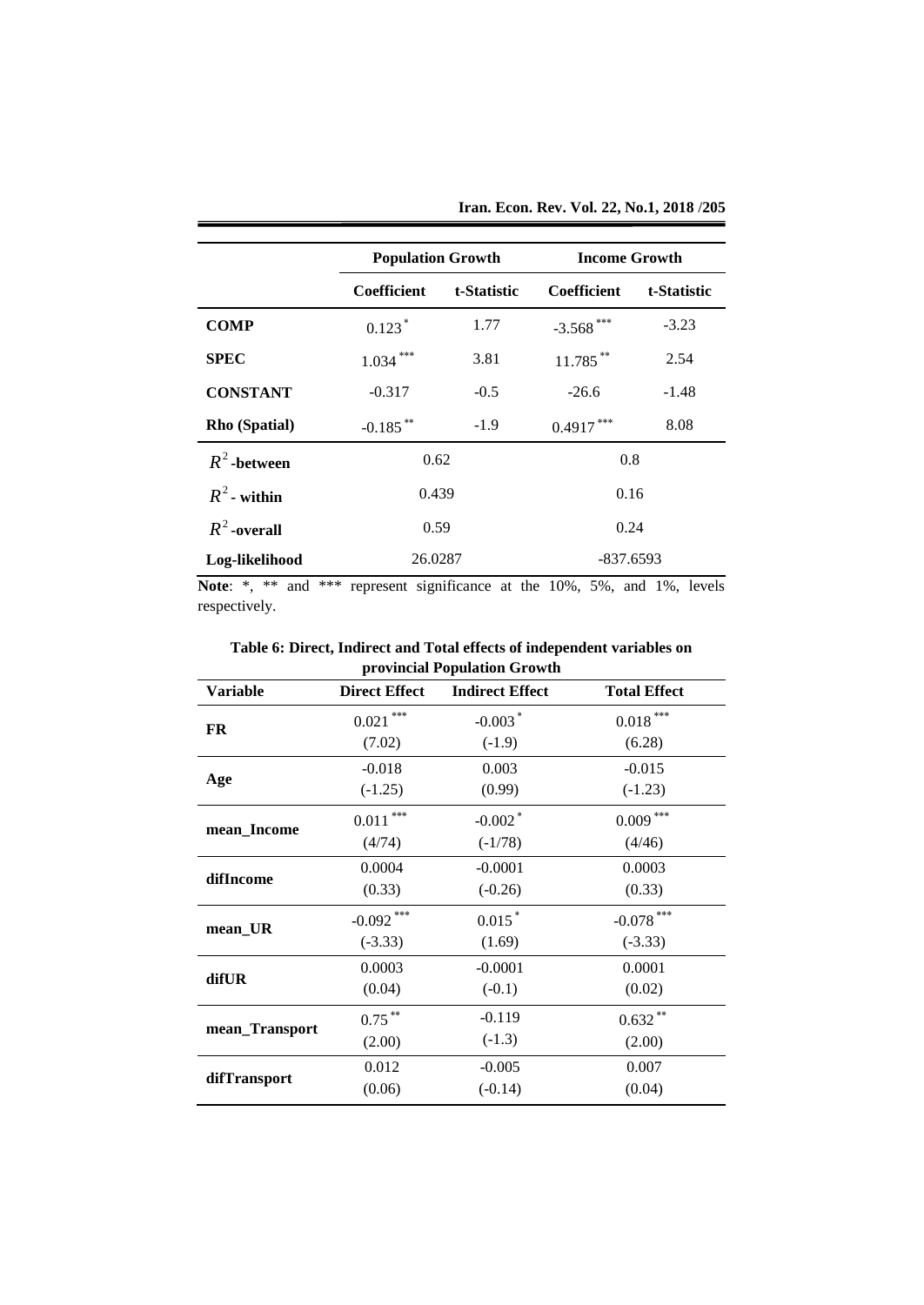| Variable     | <b>Direct Effect</b> | <b>Indirect Effect</b> | <b>Total Effect</b> |
|--------------|----------------------|------------------------|---------------------|
| <b>STRUC</b> | ***<br>$-0.26$       | $0.041$ <sup>*</sup>   | ***<br>$-0.221$     |
|              | $(-5.08)$            | (1.82)                 | $(-4.61)$           |
| PSI          | $0.539***$           | $-0.082$               | $0.11*$             |
|              | (2.08)               | $(-1.41)$              | (1.92)              |
|              | $0.132*$             | $-0.021$               | $-0.221$ **         |
| <b>COMP</b>  | (1.9)                | $(-1.24)$              | (2.13)              |
|              | $1/036$ ***          | $-0.163$ <sup>*</sup>  | ***<br>0.873        |
| <b>SPEC</b>  | (3.65)               | $(-1.7)$               | (3.56)              |

**206/ Effective Factors on the Growth of Provinces of Iran:…**

Note: t-values are in parentheses. \*, \*\* and \*\*\* represent significance at the 10%, 5%, and 1%, levels respectively.

| Table 7: Direct, Indirect and Total Effects of Independent Variables on |
|-------------------------------------------------------------------------|
| <b>Provincial Income Growth</b>                                         |

| <b>Variable</b> | <b>Direct Effect</b> | <b>Indirect Effect</b> | <b>Total Effect</b> |
|-----------------|----------------------|------------------------|---------------------|
| <b>FR</b>       | $-0.007$             | $-0.006$               | $-0.0134$           |
|                 | $(-0.1)$             | $(-0.1)$               | $(-0.1)$            |
|                 | 0.807                | 0.698                  | 1.505               |
| Age             | (1.58)               | (1.42)                 | (1.53)              |
| mean_Income     | $-0.1308$ ***        | $-0.113$ **            | $-0.244$ **         |
|                 | $(-2.6)$             | $(-2.19)$              | $(-2.5)$            |
| difIncome       | $0.1307***$          | $0.114***$             | $0.245$ ***         |
|                 | (3.22)               | (2.49)                 | (2.98)              |
|                 | $-0.017$             | $-0.0097$              | $-0.0268$           |
| mean_UR         | $(-0.06)$            | $(-0.04)$              | $(-0.05)$           |
| difUR           | 0.16                 | 0.1326                 | 0.2926              |
|                 | (0.49)               | (0.45)                 | (0.48)              |
| mean_Transport  | $9.156***$           | 7.996**                | $17/152$ **         |
|                 | (2.66)               | (2.17)                 | (2.5)               |
|                 | $-10.837$            | $-9.358$               | $-20.196$           |
| difTransport    | $(-1.24)$            | $(-1.18)$              | $(-1.23)$           |
| <b>STRUC</b>    | 1.933                | 1.656                  | 3.59                |
|                 | (1.29)               | (1.21)                 | (1.27)              |
| <b>PSI</b>      | $14.504***$          | 12.719**               | 27.224***           |
|                 | (3.00)               | (2.27)                 | (2.73)              |
| <b>COMP</b>     | $-3.723$ ***         | $-3.255$ **            | $-6.978$ ***        |
|                 | $(-3.18)$            | $(-2.4)$               | $(-2.91)$           |
| <b>SPEC</b>     | 12.544**             | $10.912**$             | 23.457**            |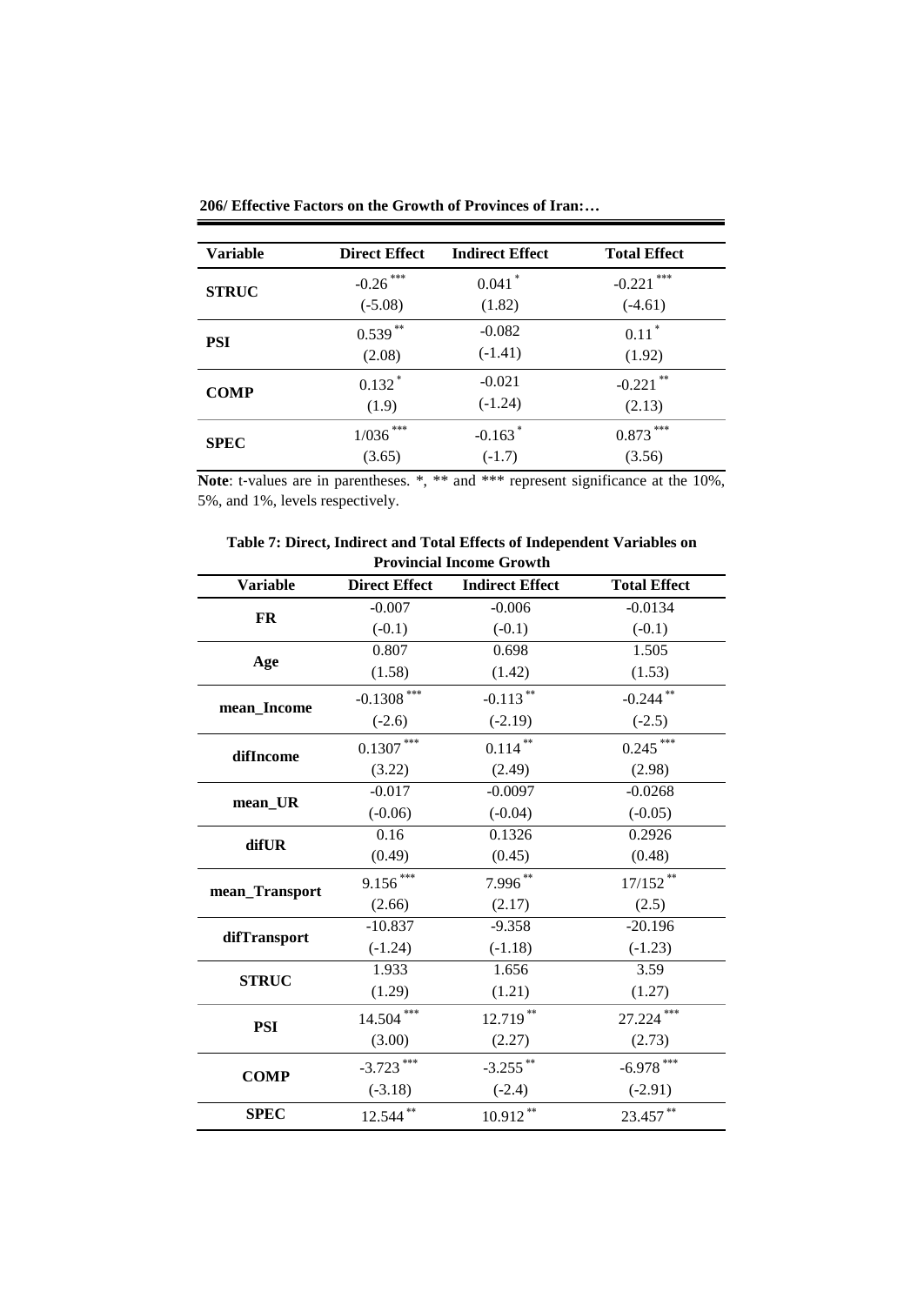| <b>Variable</b> | <b>Direct Effect</b> | <b>Indirect Effect</b> | <b>Total Effect</b> |
|-----------------|----------------------|------------------------|---------------------|
|                 | (2.48)               | (2.05)                 | (2.35)              |

**Note**: t-values are in parentheses. \*, \*\* and \*\*\* represent significance at the 10%, 5%, and 1%, levels respectively.

The variable group-mean of income, has a direct significant positive effect on population growth, while spillover effect of this variable is negative and significant. However, the group mean deviation of income has no significant effect on population growth. This means that provinces with a higher per capita income, will have a greater population growth rate. In addition, we can see a decline in the population growth rate of adjacent provinces as their residents migrate to that specific province with higher per capita income.

In the income growth model, however, we can see that group-mean of per capita income has a significant negative direct and indirect effects, and group mean deviation of per capita income, has a significant positive direct and indirect effects on income growth. This means that the rate of per capita income growth is lower in provinces with higher per capita income. However, as per capita income rises in a province, its growth rate also increases. In other words, provinces with lower per capita income will have higher per capita income growth rate, but as soon as they become a leading economy their growth rate will decline. This in fact refers to conditional convergence, which is derived from Solow-Swan growth model. Thus, it can be concluded that the results obtained, confirm the conditional convergence between provinces of the country.

Another important economic variable is the unemployment rate. As results suggest, group-mean of unemployment rate has a direct significant negative effect while spillover effect of this variable is positive and significant in the population growth model. However, the group mean deviation of unemployment has no significant effect on population growth rate. This means that provinces with lower unemployment rate will have a higher population growth rate. Also, we can see a decline in the population growth of adjacent provinces as their residents migrate to the province with lower unemployment rate. As seen in the income growth model, the group-mean of unemployment and group mean deviation of unemployment have the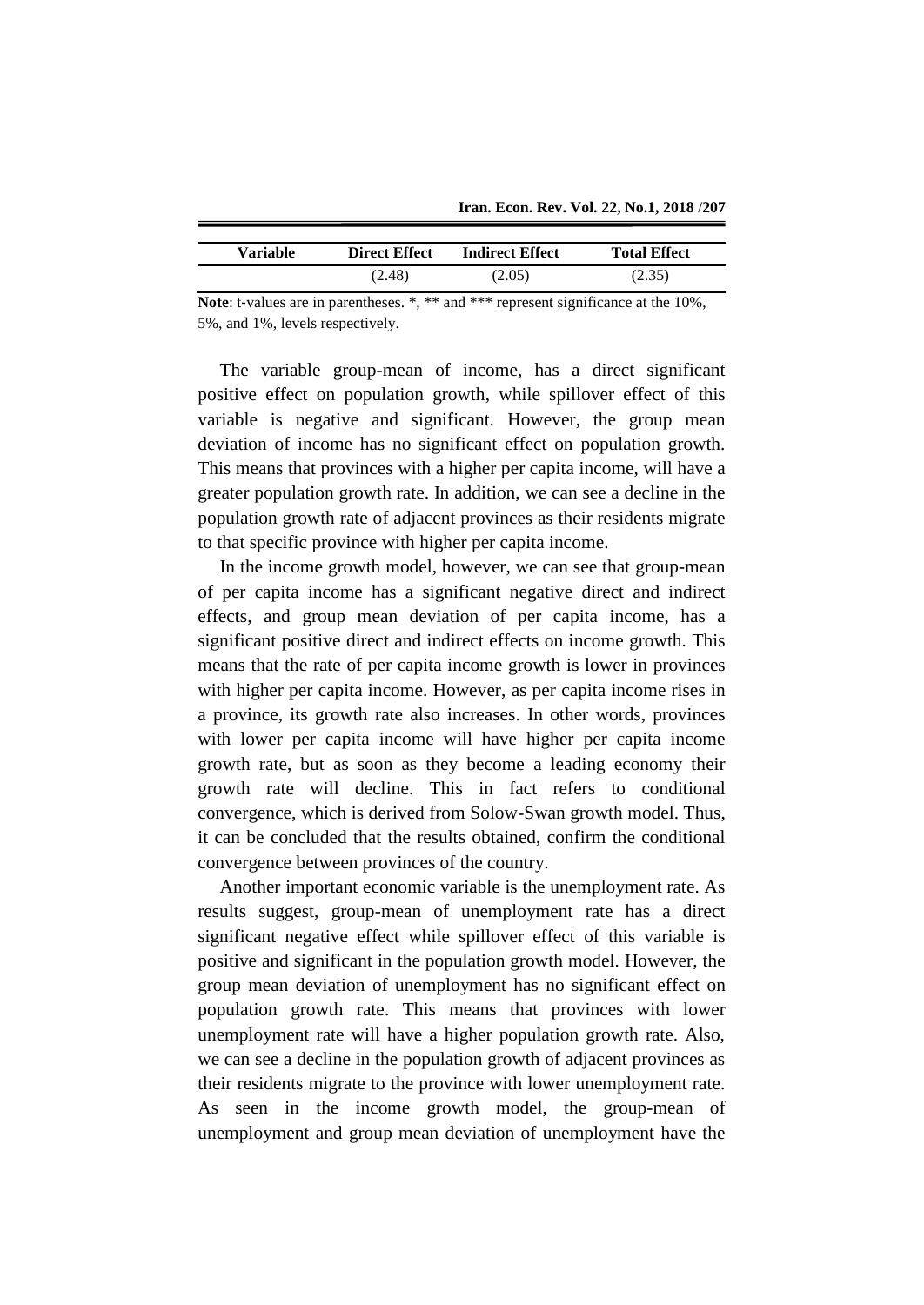expected effects, though they have no significant effects on the income growth rate.

The variable of roads (total freeways and highways per capita) is also included in the model as a representative of transportation infrastructure. As displayed in tables (6) and (7), group-mean of transportation is significant and positive in both population growth and per capita income growth models. However, the group mean deviation of transport is not significant in any of these models. According to the results and as expected, provinces with more roads will experience higher population and income growth rates.

Industrial structure variable in the population growth model has a significant negative direct effect and a significant positive spillover effect on the dependent variable. However, in the income growth model, industrial structure has very weak significant direct and indirect effects. This highlights that the service-oriented provinces have a higher population growth than the manufacturing provinces. This is what we have expected, because unlike developed countries whose growth starts and continues with industrialization, regional growth in developing countries is largely based on the growth of the services sector. Hence, service-oriented provinces attract more people to their side. Also, the index of service specialization has a significant and positive effect in both models, that is, provinces that encompass a larger share of employment in the services sector (specialized in this sector) have higher population and income growth rates. This confirms the centrality and importance of the service sector in the growth of the Iranian provinces.

According to the results, production specialization index has a positive and significant impact on the dependent variable in both models. This means that the more different the production structure of a province is from the national production structure (more specialized), the higher its population and income growth rates are. Furthermore, the competition index has a significant positive direct effect and a significant negative spillover effect in the population growth model. However, this index has the significant negative direct and indirect effects on income growth. This implies that the more firms the province has, relative to its size (more competitive), the higher population growth and lower income growth it will have. In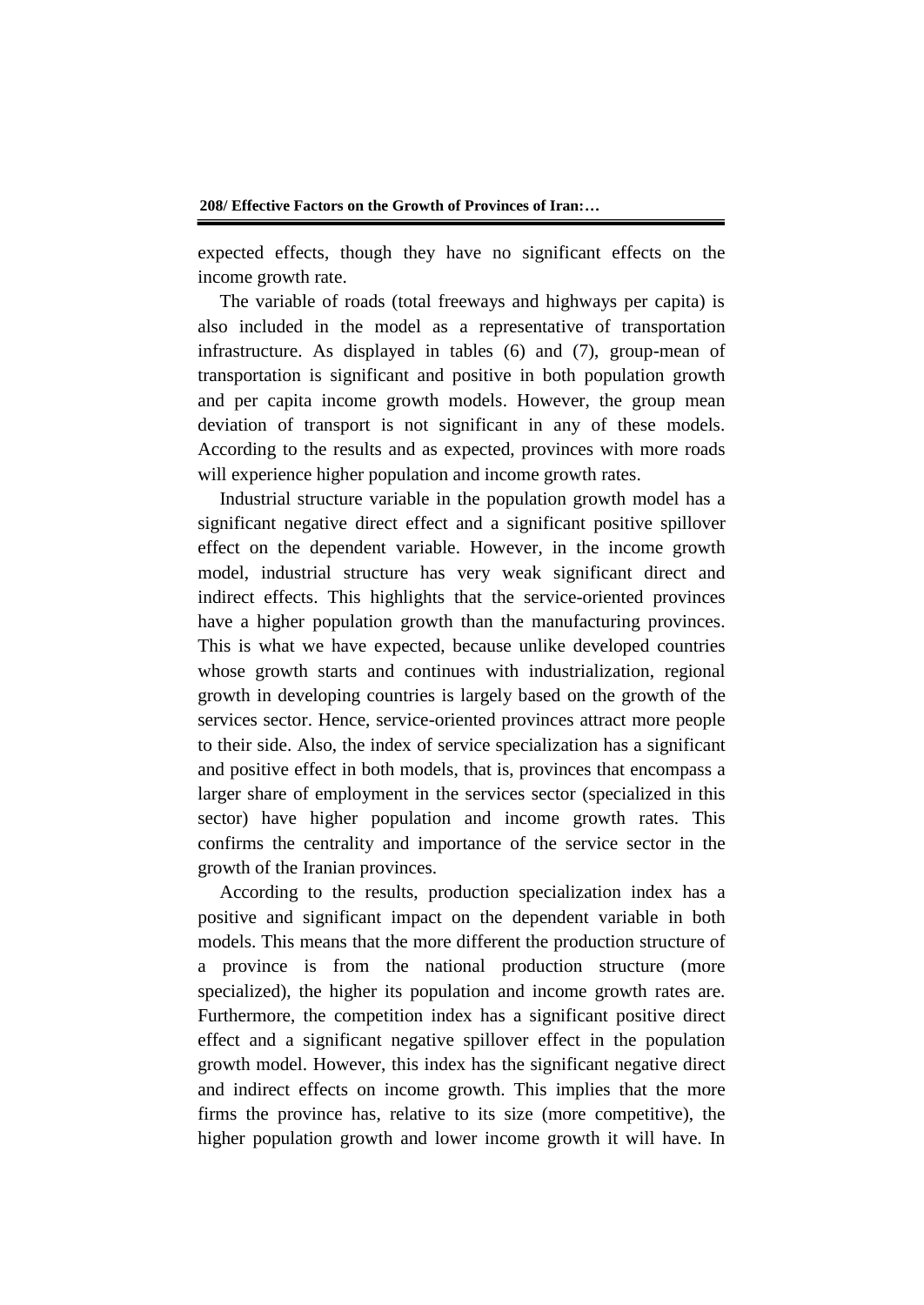other words, provinces with competitive structure attract more people to their side, but provincial income growth is higher under monopolistic conditions.

# **7. Summary and Conclusion**

The successful implementation of regional and land use planning policies requires a detailed understanding of the factors affecting the growth of the country's provinces. Therefore, it is of great importance to urban planners and decision makers to explain and estimate population and income growth of the provinces. Considering the uniqueness of the factors affecting regional growth and lack of focus on finding the effective factors influencing population and per capita income growth in Iranian provinces in previous studies, it seems essential to carry out a study in this area. The main objective of the present study is to determine the factors affecting growth (population and income) of Iran's provinces.

As mentioned before, there are several theories on regional growth and factors involved. Most prominent theories proposed in this field have introduced economic and location factors as the most important factors affecting urban and regional growth. Thus, three economic, social and location factors were considered in this study. Lagrange multiplier tests were used to test the spatial effects. The results indicated the existence of spatial dependence in provincial growth models. Also, according to Lagrange multiplier test statistics and LM and Wald diagnostic tests, the spatial lag model was selected and evaluated as the most appropriate spatial regression model.

The results of the estimation of provincial growth models show that the spatial autoregressive coefficient is significant in both population and income growth models, which confirms the existence of spatial dependence in both models. Among the social variables, the fertility rate and among the economic variables, real per capita income, unemployment rate, transport infrastructure, industrial structure, index of service specialization, production specialization index and competition index are identified as the important factors affecting population growth of Iran's provinces. Also, according to the results, the most important factors affecting provinces' per capita income growth are, real per capita income, transport infrastructure, production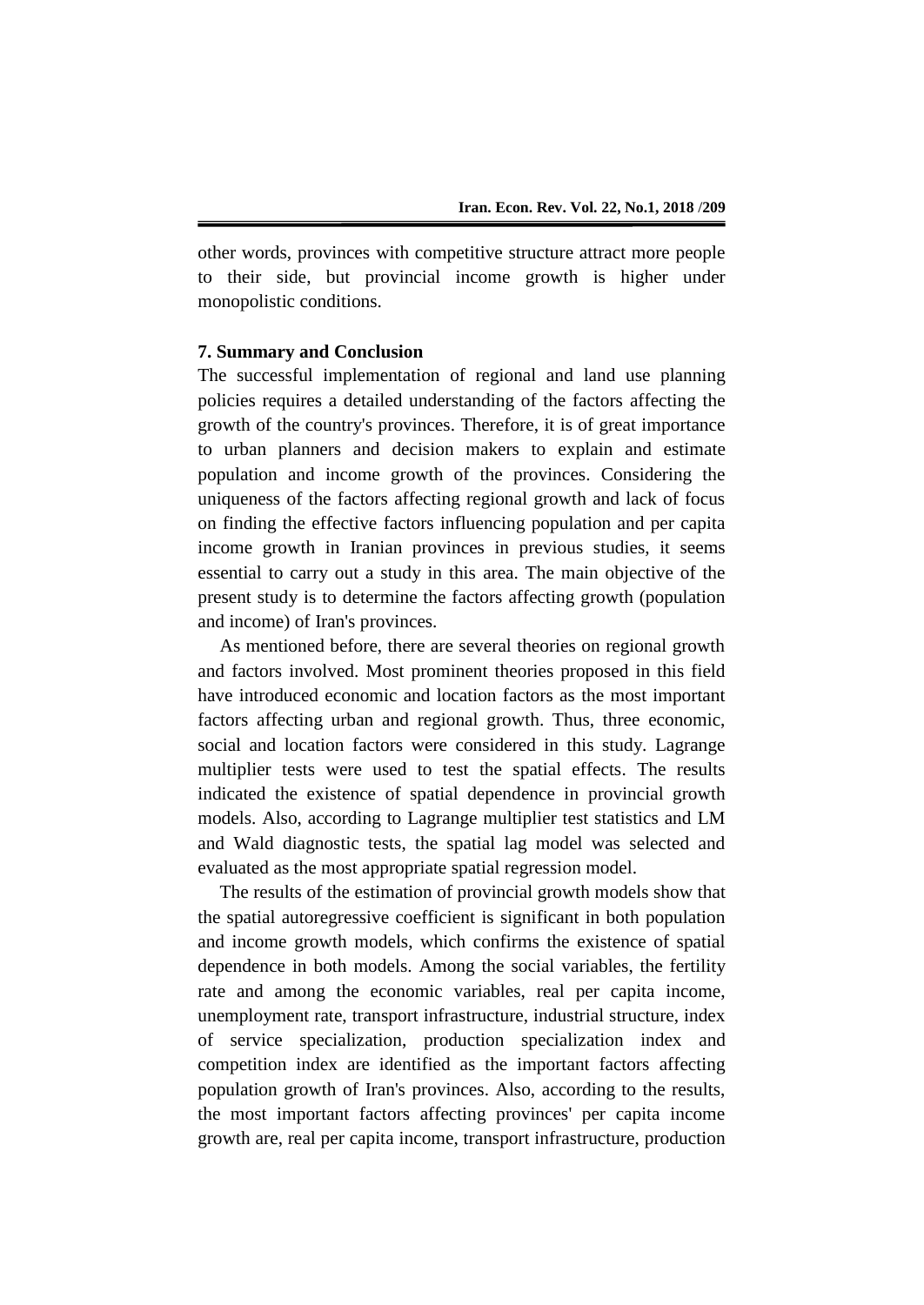specialization index, competition index and index of service specialization.

With regards to the results of this study, it is recommended that sustainable development plans be based on proportional distribution of employment centers among cities and provinces, in order to have an optimal distribution of population in the country and prevent irregular migration to large cities. Reducing unemployment rate, with attention to the potentials of the service sector and expansion of transport network can cause people to migrate to sparsely populated cities and decentralization of large cities and provinces. The most important consequences of implementing such policy are avoiding single polarization of the country, preventing irregular migration to specific centers, and avoiding traffic and environmental crisis and many others. In this regard, it seems essential to pay more attention to the matter of unemployment and potentials of the service sector in particular.

# **References**

Aghaei, M., Rezagholizadeh, M., & Bagheri, F. (2013). The Effect of Human Capital on Economic Growth: The Case of Iran's Provinces. *Quarterly Journal of Research and Planning in Higher Education*, *19*(1), 21–44.

Aghion, P., & Durlauf, S. N. (2014). *Handbook of Economic Growth*. New York: Elsevier.

Anderson, G., & Ge, Y. (2004). Do Economic Reforms Accelerate Urban Growth? The Case of China. *Urban Studies*, *41*(11), 2197– 2210.

Anselin, L. (2005). *Exploring Spatial Data with GeoDa: A Workbook*. Retrieved from https://www.geoda.uiuc.edu/documentation.php#manuals.

Anselin, L., Le Gallo, J., & Jayet, H. (2008). Spatial Panel Econometrics. In: Matyas, L. & Sevestre, P. (Ed.). *The Econometrics of Panel Data, Fundamentals and Recent Developments in Theory and Practice* (3rd Ed, 627–662). Berlin-Heidelberg: Springer-Verlag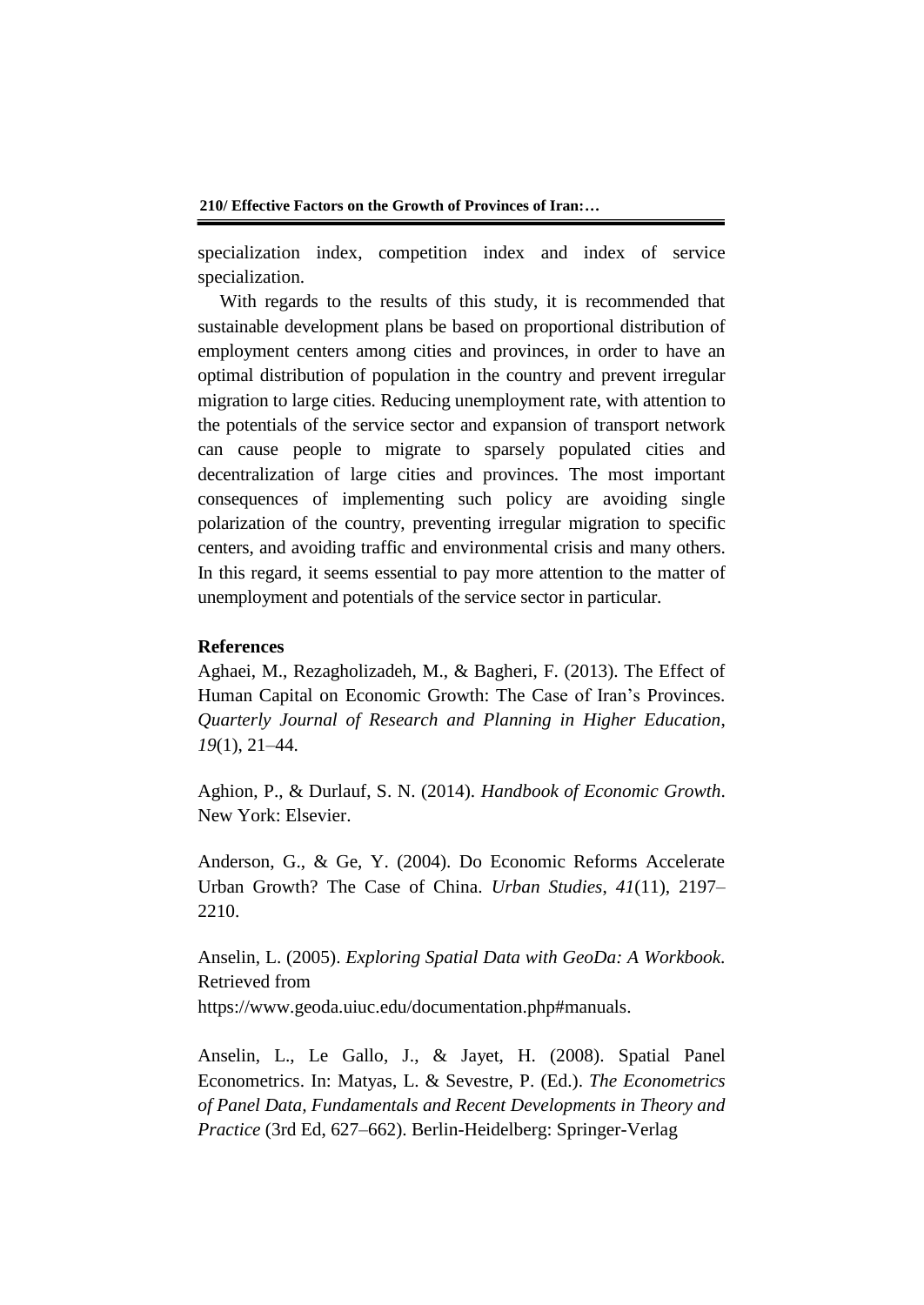Chung, H. Y. (1989). *Urban Growth Determinants in Korea: with Special Reference to the Three Regional Metropolitan Cities*. (Doctoral Dissertation, Sheffield University, UK). Retrieved from http://etheses.whiterose.ac.uk/6070/1/419643.pdf.

Da Mata, D., Deichmann, U., Henderson, J. V., Lall, S. V. & Wang, H. G. (2007). Determinants of City Growth in Brazil. *Journal of Urban Economics*, *62*(2), 252–272.

Dehghan Shabani, Z., & Shahnazi, R. (2017). Analysis of Inter-Province Spatial Spillover Effects of Human Capital on Economic Growth in Iran. *Journal of Economic Research*, *52*(1), 89–115.

Delfmann, H., Koster, S., McCann, P. & Van Dijk, J. (2014). Population Change and New Firm Formation in Urban and Rural Regions. *Regional Studies*, *48*(6), 1034–1050.

Deliktas, E., Özlem Önder, A., & Karadag, M. (2013). The Size Distribution of Cities and Determinants of City Growth in Turkey. *European Planning Studies*, *21*(2), 251–263.

Demurger, S. (2001). Infrastructure Development and Economic Growth: An Explanation for Regional Disparities in China. *Journal of Comparative Economics*, *29*, 95–117.

Demurger, S., Sachs, J. D., Woo, W.T., Bao, S., Chang, G., & Mellinger, A. (2002). Geography, Economic Policy, and Regional Development in China. *Asian Economic Papers, 1*(1), 146–197.

Elhorst, J. P., & Vega, S. H. (2013). On Spatial Econometric Models, Spillover Effects. and W. *ERSA Conference Papers*, Retrieved from http://wwwsre.wu.ac.at/ersa/ersaconfs/ersa13/ERSA2013\_paper\_00222.p df.

--------- (2014a). Matlab Software for Spatial Panels. *International Regional Science Review*, *37*(3), 389–405.

Elhorst, J. P. (2014b). *Spatial Econometrics: From Cross-Sectional Data to Spatial Panel.* Berlin-Heidelberg: Springer-Verlag.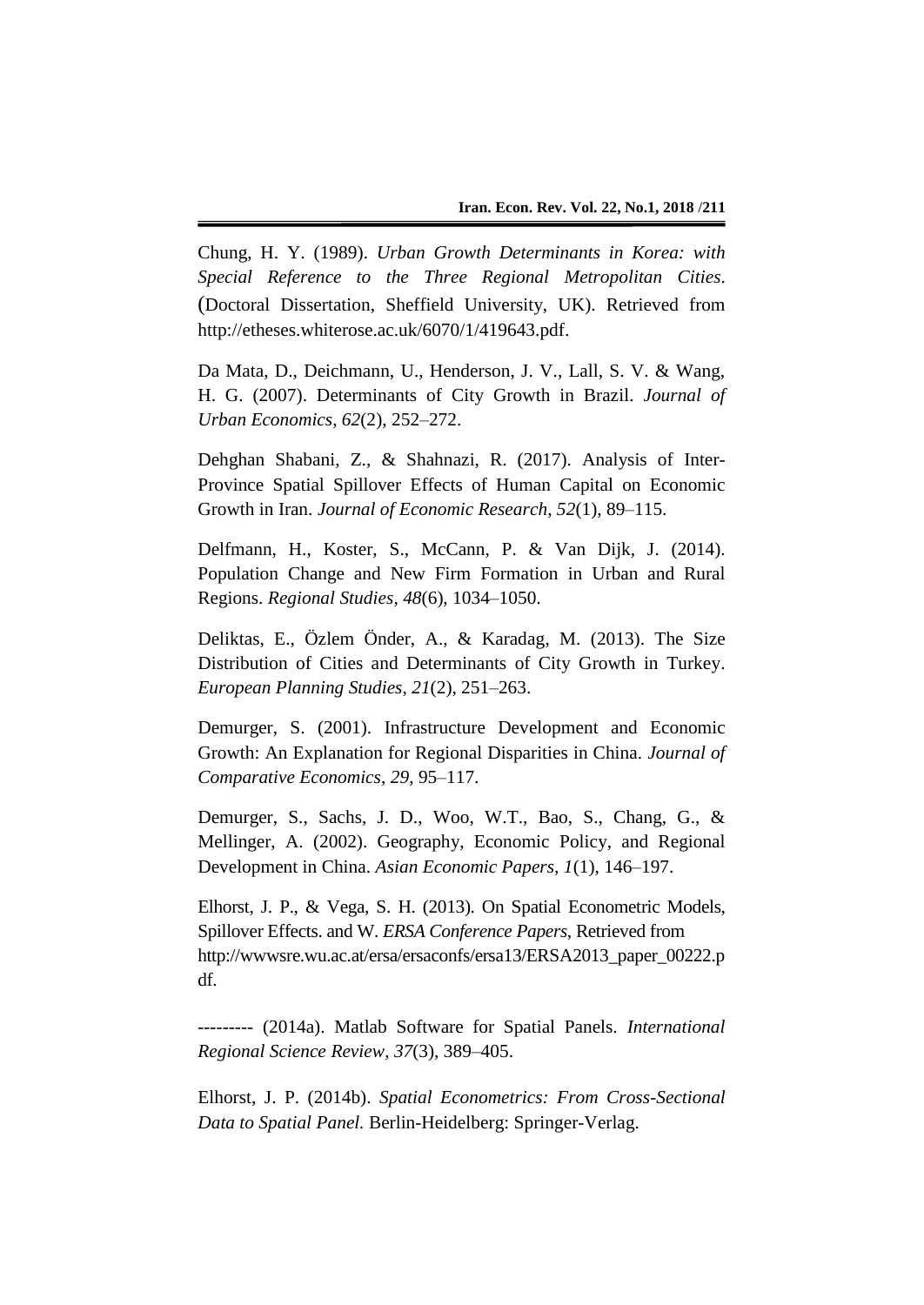Glaeser, E. L., & Shapiro, J. M. (2003). Urban Growth in the 1990s: is City Living Back. *Journal of Regional Science, 43*, 139–165.

Henderson, J. V., & GunWang, H. (2007). Urbanization and City Growth: The Role of Institutions. *Regional Science and Urban Economics*, *37*, 283–313.

Hoover, E., & Giarratani, F. (1999). *An Introduction to Regional*  Economics (3<sup>rd</sup> Ed.). Virginia: Regional Research Institute.

Khalili Araghi, M., Nobahar E., & Kabiri Renani, M. (2017). Determinants of Population Growth of the Cities of Iran: A Spatial Econometrics Approach. *Quarterly Journal of Economic Research and Policies, 25*(83), 7–32.

LeSage, J. P., & Pace, R. K. (2009). *Introduction to Spatial Econometrics*. Boca Raton, FL: CRC Press Taylor & Francis Group.

Leyland, A. H. (2010). No Quick Fix: Understanding the Difference between Fixed and Random Effect Models. *Journal of Epidemiology and Community Health, 64*(12), 1027–1028.

Lu, C., Wu, Y., Shen, Q., & Wang, H. (2013). Driving Force of Urban Growth and Regional Planning: A Case Study of China's Guangdong Province. *Habitat International*, *40*, 35–41.

McCann, P. (2013). *Modern Urban and Regional Economics* (2<sup>nd</sup> Ed.). Oxford: Oxford University Press.

Mehrara, M., & Mohammadian Nikpey, E. (2015). Economic Investigation of the Crime and It's Inter-Provincial Spillover Effects in Iran: A Spatial Panel Approach. *Economic Modelling*, *9*(29), 43–62.

Meliciani, V., & Savona, M. (2015). The Determinants of Regional Specialization in Business Services: Agglomeration Economies, Vertical Linkages and Innovation. *Journal of Economic Geography*, *15*, 387–416.